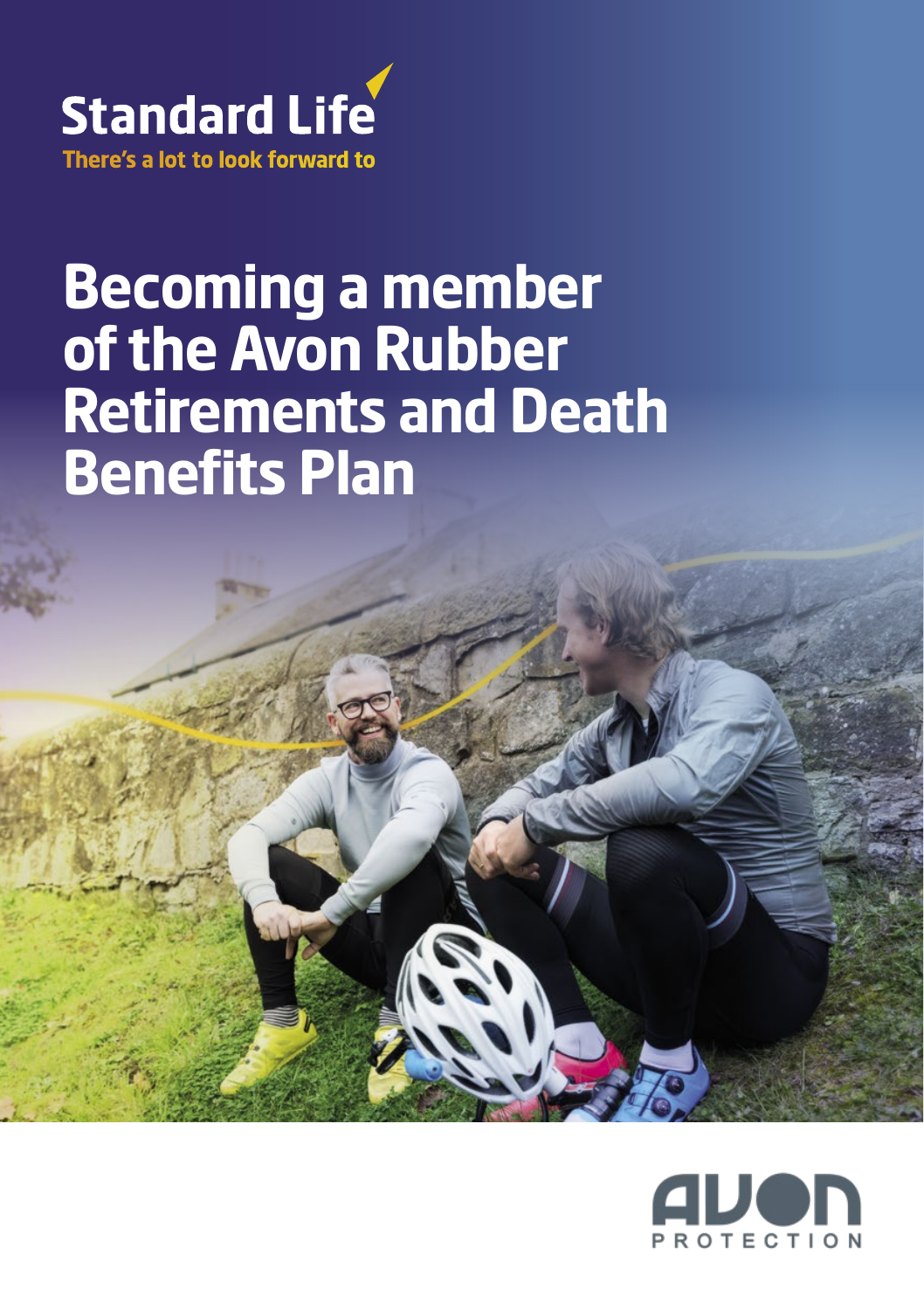| <b>Contents</b> |                                                                                 |
|-----------------|---------------------------------------------------------------------------------|
| $ 01\rangle$    | <b>Welcome to the Avon Rubber</b><br><b>Retirements and Death Benefits Plan</b> |
| 04              | Step 1<br>How does the plan work?                                               |
| 12              | Step 2<br>The basics of investing and charges                                   |
| 20              | Step <sub>3</sub><br>Where you can invest your money                            |
| 30              | Step 4<br>Important information                                                 |
| 34              | Step <sub>5</sub><br><b>Next steps and other useful information</b>             |

## $\bigcap$ **Some important information**

#### Not everyone feels comfortable making financial decisions, so we recommend you seek financial advice if you're unsure about the choices you should make. There's likely to be a cost for this advice.

Laws and tax rules may change in the future. The information here is based on our understanding in December 2020. Your personal circumstances and where you live in the UK also have an impact on tax treatment.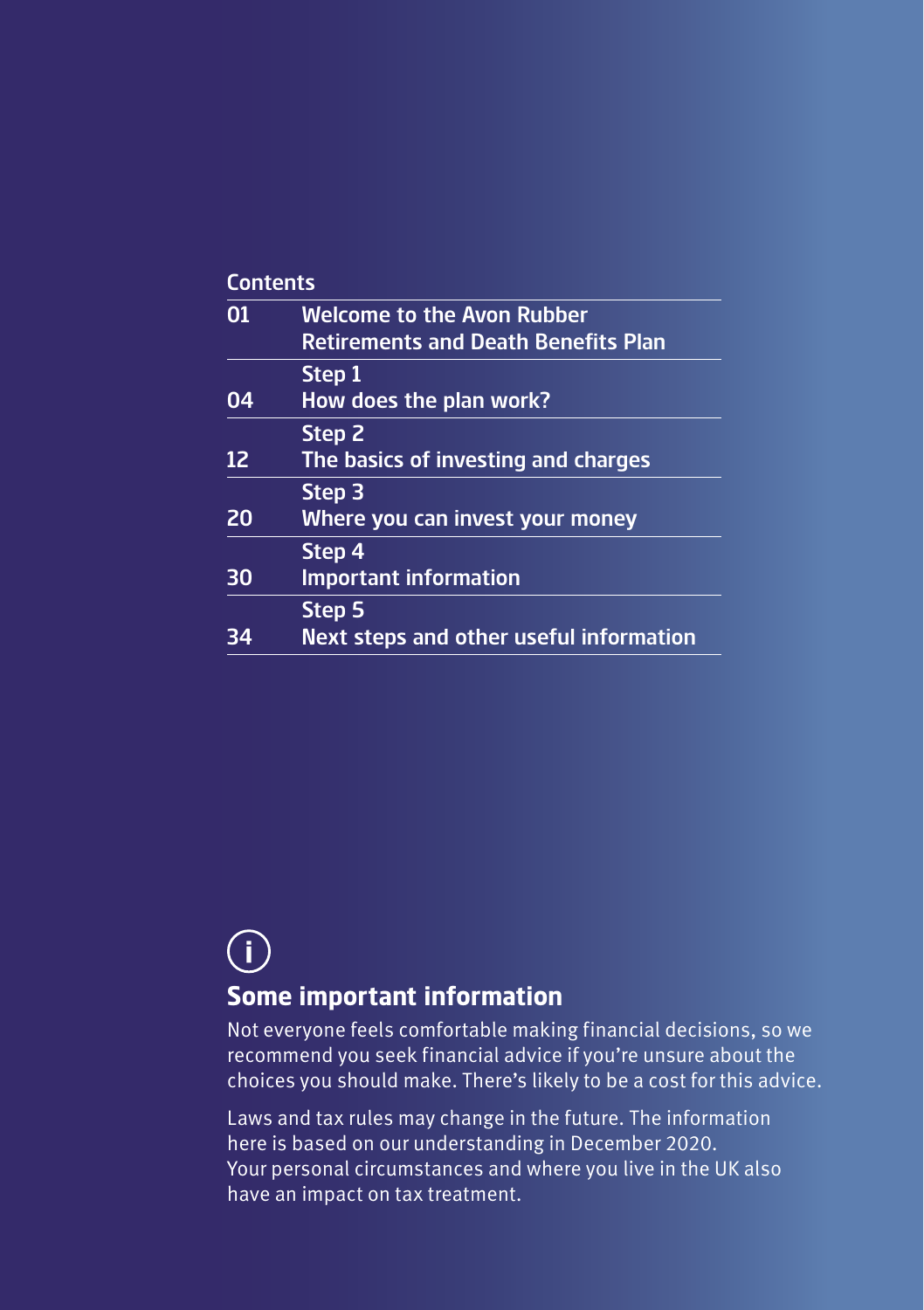## **Welcome**

## **To the Avon Rubber Retirements and Death Benefits Plan – provided by Standard Life Assurance Limited.**

Planning for the future is important and by joining this pension plan, you are actively doing this.

This guide will help explain how the Plan works and what you need to know to join.

The Plan is an occupational pension plan (set up by your employer) that is run by a Trustee that your employer appoints and trusts.

The Trustee is responsible for running the pension plan including holding the assets of the plan for the purpose of providing pension benefits to the members and their beneficiaries. The Trustee has decided to use Standard Life's Trust Based Pension (TBP) to provide the investments for the pension plan.

The Trustee is responsible for running the Plan in line with current law and the trust deed and rules. The scheme has been authorised by The Pensions Regulator since 28 June 2019.

### **Your interests first**

The Trustee will invest your payments, taking into account any investment decisions you have made. Where you don't make an investment decision, the Trustee will make this decision for you.

The Trustee will consider whether the charges Standard Life take from your savings represent good value for services delivered. If the Trustee has concerns about the charges, these concerns will be raised with Standard Life.

When we refer to 'Standard Life' we mean Standard Life Assurance Limited.

## **Who is the Trustee?**

Your employer will tell you more about the Trustee.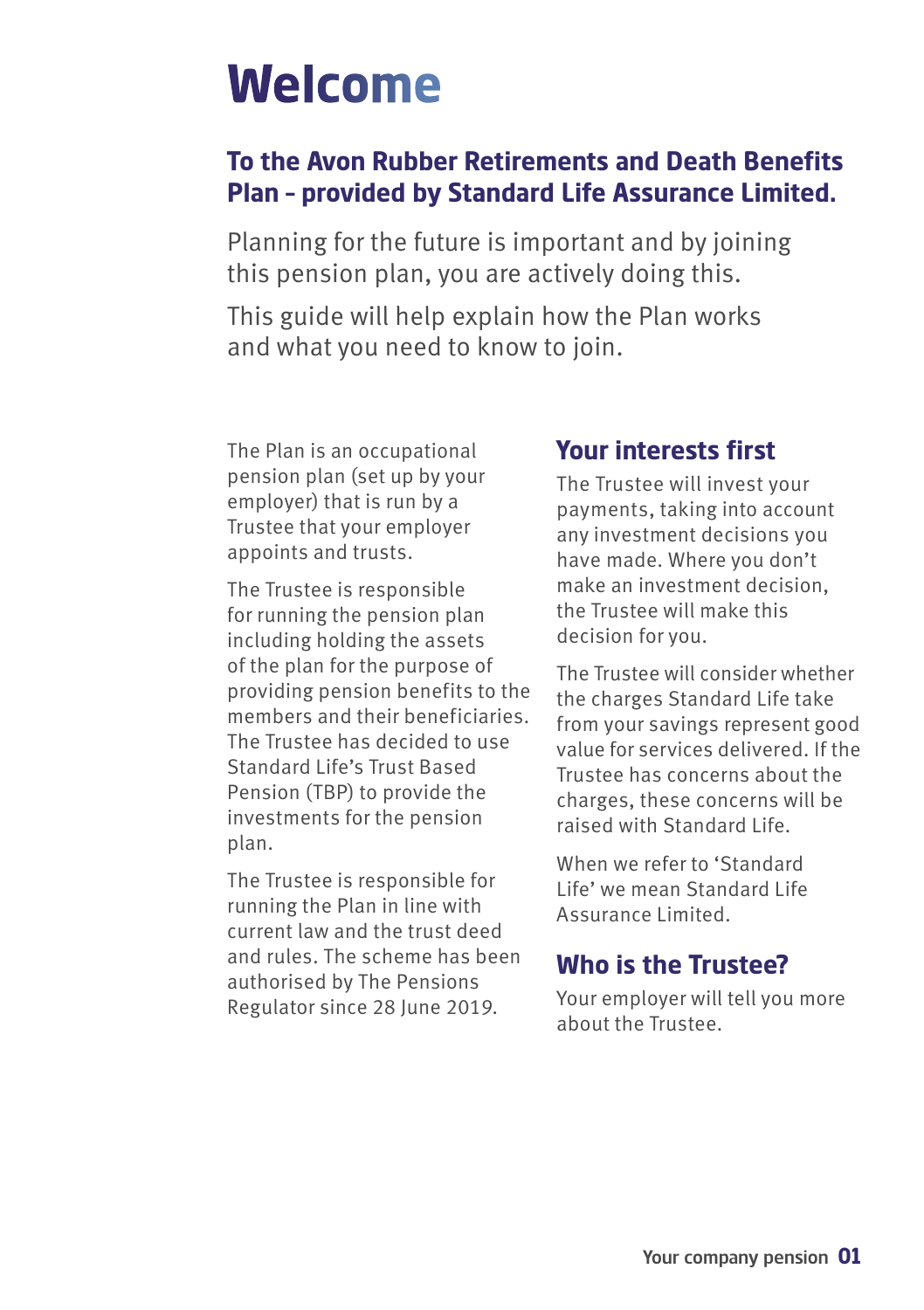## **What now?**

It's likely that you'll automatically become a member of your company pension plan. However, even if you're not automatically joined you can still benefit from saving into the company pension.

Planning for the future is important. It's good to know you've made plans towards the money you'll need in retirement.

## **Your company pension in five simple steps**

We've split this guide into five key steps:

- 1. Understand how the Plan works – including the benefits of being a member.
- 2. Learn the investment basics and find out about charges – so that you can make a choice that's right for you.
- 3. Discover your investment choices – where to invest your money.
- 4. Read the important information section before making your investment choice.
- 5. Find out what to do next and where to go for help.

#### **Make sure staying in the company pension is right for you**

An important part of planning for life after work is deciding if joining your company pension plan is right for you. See 'Why should I consider a pension plan?' on page 8 for more information. You'll have one month from the date Standard Life confirms your membership to decide whether you want to stay in the company pension or opt out your membership. Standard Life will let you know how to do this.

Once you've made the decision, Step 5 will take you through what you need to do next.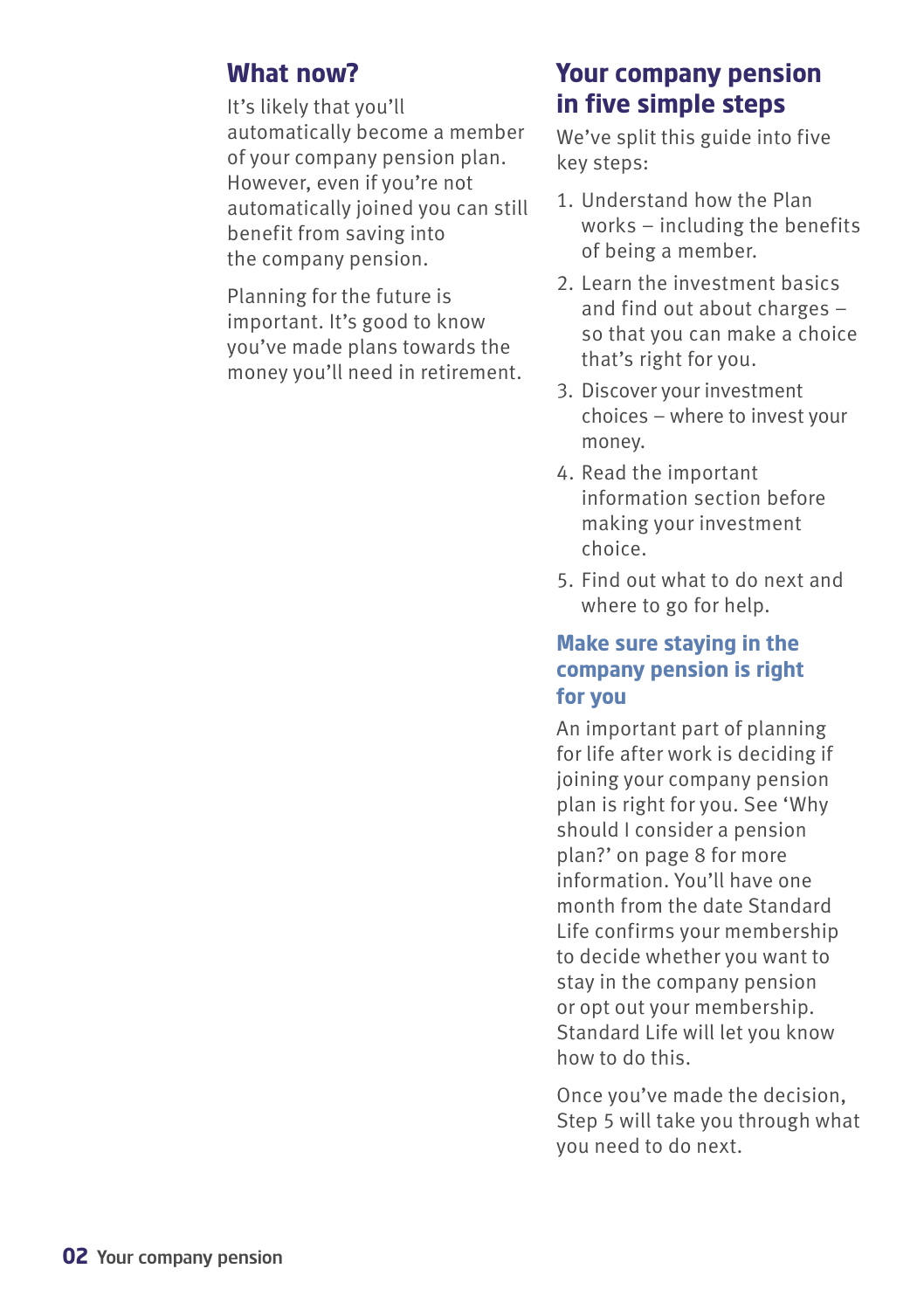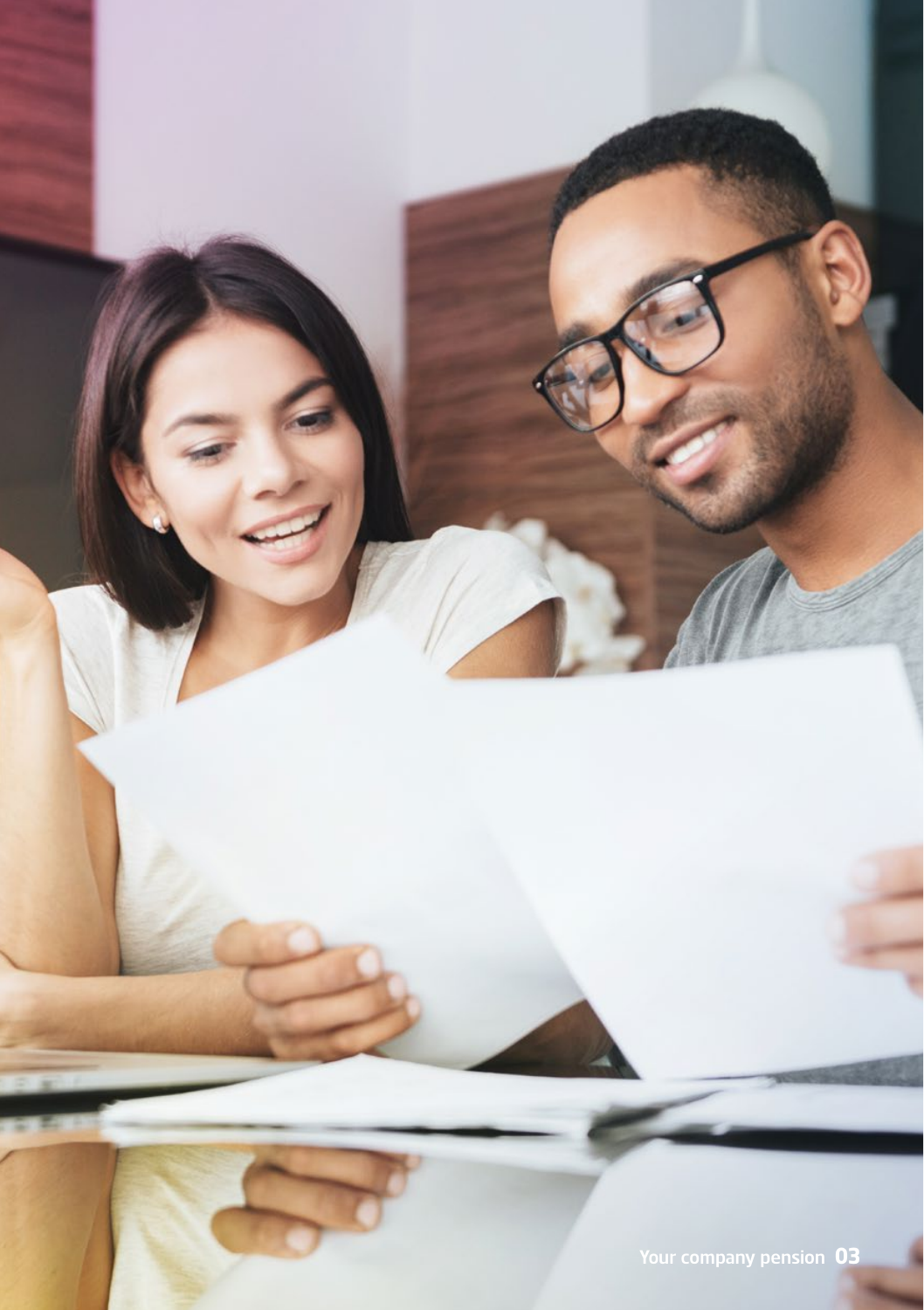## **Step 1 How does the plan work?**

### **What is a company pension plan?**

In its simplest form, the aim of a company pension plan is to provide you with benefits for later in life.

A pension plan is a unique way of saving because it's not just your money that goes into it.

If you save into a pension plan, you will also get tax benefits from the government, and your employer may pay in too. No other way of saving gives you this.

The amount you receive when you retire will depend on:

- how much you and Avon Rubber pay into your plan
- how long payments are invested
- charges (see page 12)
- the investments you choose and how they perform less any fees and charges deducted
- your rate of income tax

If you choose a guaranteed income for life (annuity), what you get will also depend on annuity rates when you come to retire.

**Payments are paid...**  into the Plan by you and normally your employer.

**Payments are used…** to buy units in the chosen investment.

**The value of your investments...** can go down as well as up in line with investment returns and may be worth less than what was paid in. Plus charges will be deducted.

> **Which gives you…** your pension pot, from which you choose how to take your money.

**=**

You'll have lots of choices when you're ready to start taking your money.

You can choose from flexible income (drawdown), one or more lump sums, an annuity, or a combination of these. You can also usually take a tax-free lump sum.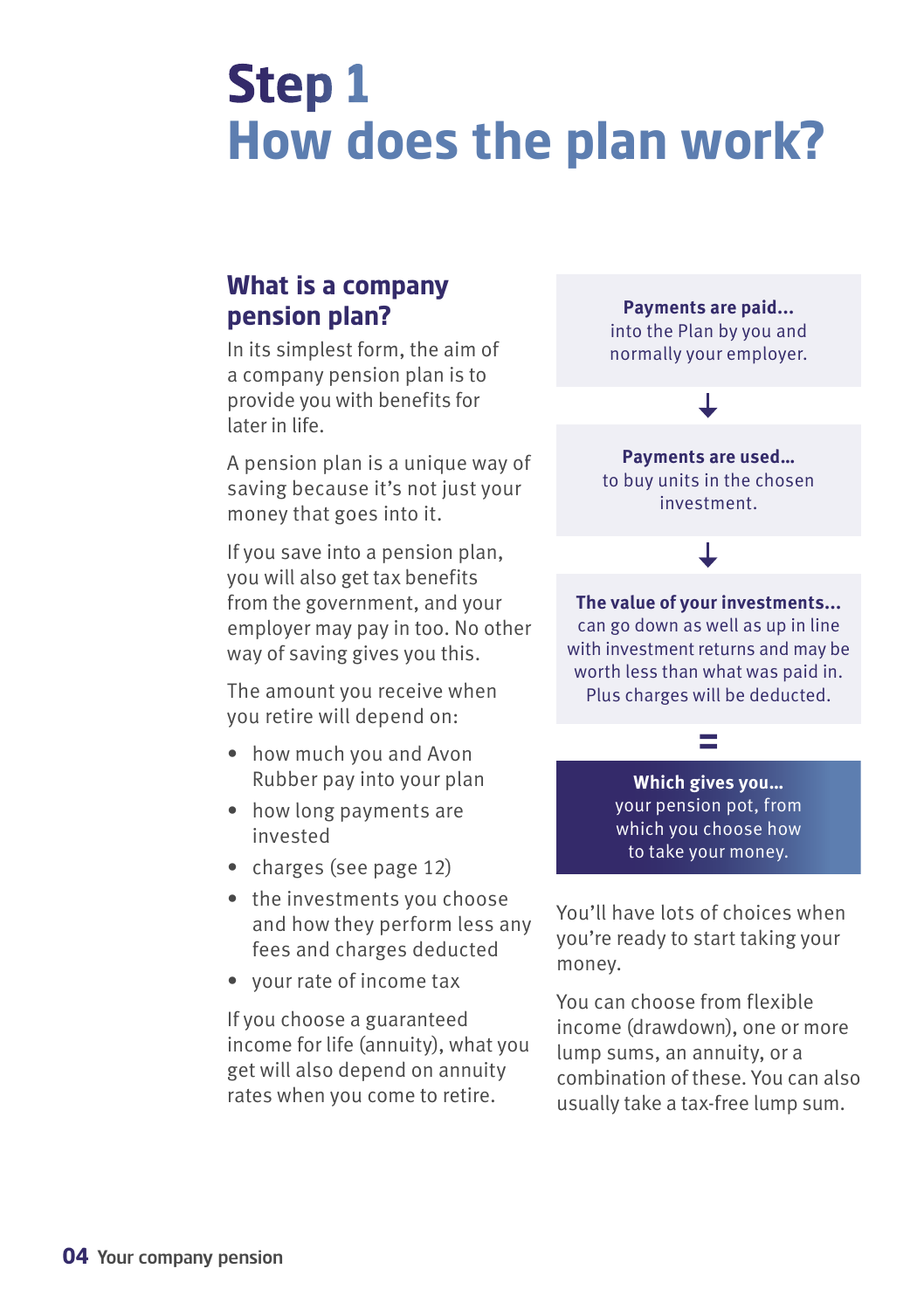### **Options on retirement**

You can start taking money from your pension plan from age 55 (subject to change in the future). However, that's not a deadline to take action. You may wish to leave your pension pot invested, and can continue to pay into it (up to age 75) and take advantage of the tax benefits.

Once you decide to start taking money from your pension pot, you have a lot of different options, so it's important to understand what these are.

You can normally take up to 25% of your pension pot tax free. You can take it all at once or you can take it in stages as cash lump sums. The remaining 75% of your pot will be taxed as income when you choose to access it.

Here's a quick summary of your options.

Your options at retirement will always depend on your personal circumstances. If you want to access some of the more flexible options, you will need to transfer to a different pension product first. Transferring will not be right for everyone. You might also want to seek appropriate guidance or advice before you make any decisions. There's likely to be a cost for this. (See 'More on shopping around' on page 7).

Accessing your pension savings could reduce what you can pay into the pension plan in the future without a tax charge applying.

#### **Option 1: Take a flexible income (drawdown)**

Flexible income, also known as drawdown, gives you the freedom to choose your own level of income and the flexibility to suit your personal needs. If you're considering this option there are a few things you need to think about.

Taking a flexible income may restrict how much you can pay into your pension plan in the future.

As your pension pot, and any new payments you make into it, stays invested it has the potential to grow in value, tax-efficiently. However, there are no guarantees and you could lose money.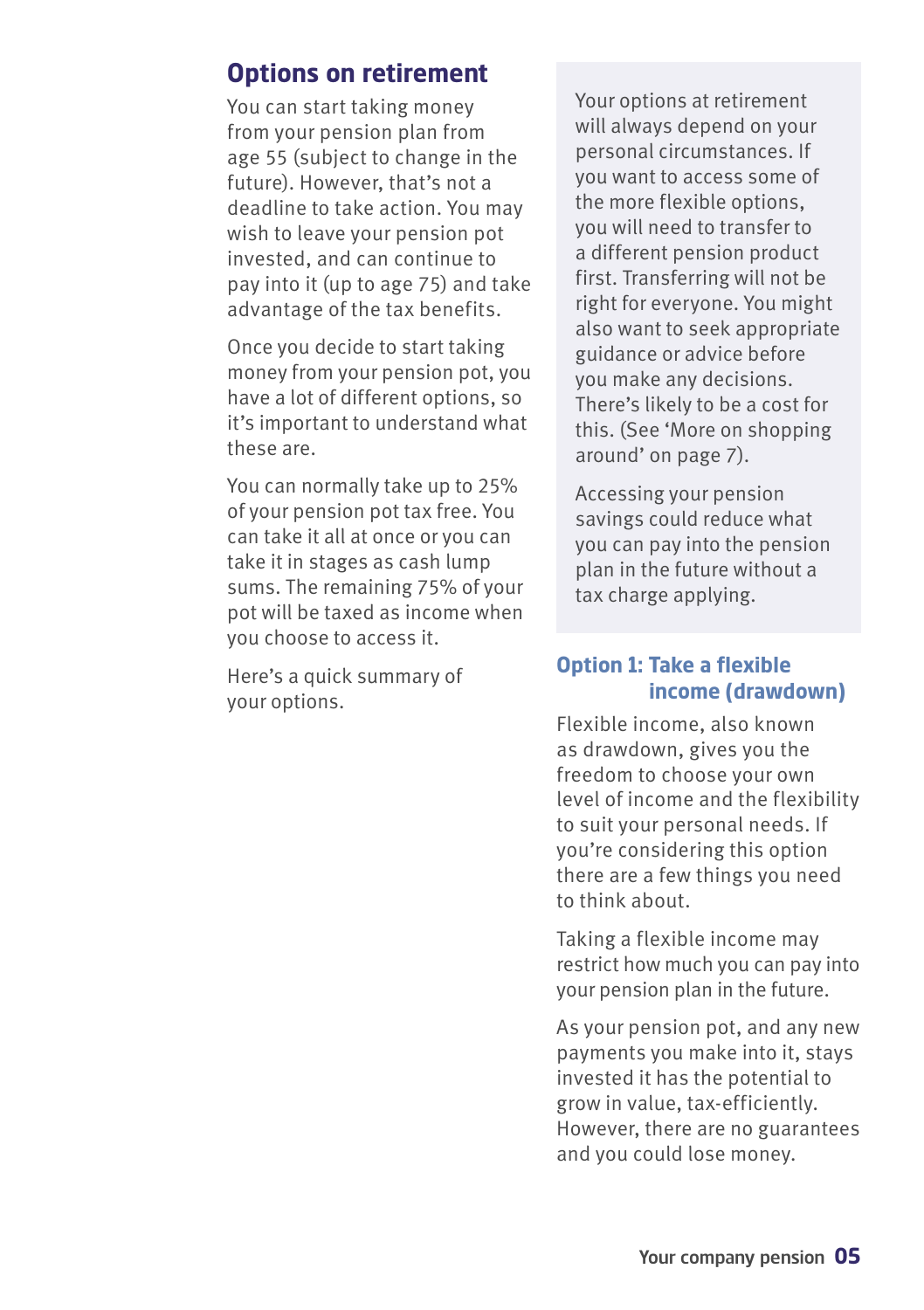It's up to you to make sure your money lasts as long as it needs to, so you need to keep an eye on the amount you're withdrawing. However, you can still choose another option.

If you die, any balance left in your pension pot can be passed on. This is normally tax free if you die before age 75.

#### **Option 2: Guaranteed income for life (annuity)**

It's easy to set up and won't need any further attention from then on. You should be aware that the decision to set up a guaranteed income for life should be carefully considered, as it normally can't be changed in the future.

You don't need to use all of your pension pot to set up a guaranteed income for life. You could leave some cash invested to access with flexibility as and when you need it.

Whether you're thinking about flexible or guaranteed income it's important that you shop around to find the best deal for you. You don't have to take your income from your current pension provider. You could transfer your pension plan to another provider. This could improve the level of income you get as annuity options and rates may vary between providers.

So it's worth comparing what each provider can offer.

#### **Option 3: Take cash from your pension pot**

You can now take all your pension pot as cash. 25% is normally tax free but anything over this is taxed as regular income. If you choose this option, you'll need to plan how you will fund the rest of your retirement. You'll also need to consider how your tax position is affected as taking this option could push you into a higher tax bracket.

#### **Combining your options**

You can also combine your retirement options.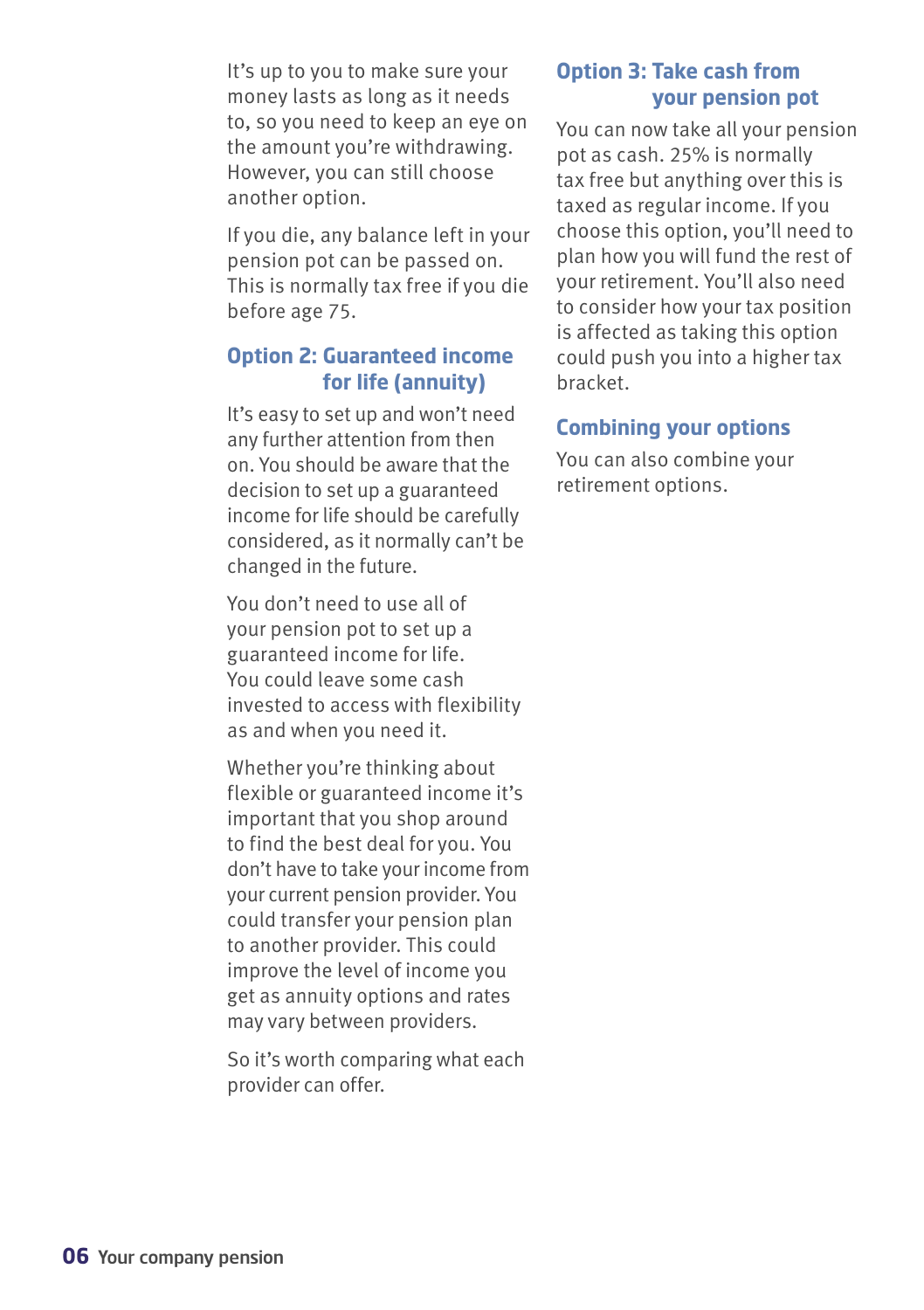#### **More on shopping around**

We recommend you get appropriate guidance or advice before you make any decisions. An adviser is likely to charge a fee for this. But if you are aged 50 or over, you can get free impartial guidance over the phone or face to face with Pension Wise.



Go to **[pensionwise.gov.uk](http://pensionwise.gov.uk)** or call 0800 138 3944.

You can also get guidance about all your retirement options from the Money Advice Service.

## **What if I leave my employer, or want to opt out of the plan after joining?**

If you leave employment of Avon Rubber, or choose to opt out, both you and your employer's payments into your pension pot will stop. You can keep your existing pension pot but charges will continue to be deducted.

## **What if I die before retirement?**

When you die, any pot that remains can be passed on. You can let the Trustees know who you would like it to be paid to but the Trustee makes the final decision. They will take your wishes into account but cannot be bound by them.

Payments made at the discretion of the Trustee are normally paid free of inheritance tax.

- If you die before age 75, payments out will normally be free from income tax
- If you die after reaching 75, payments out will normally be charged income tax at the beneficiary's marginal rate

#### **Tell the Trustee about the people and causes you care about**

Make sure you nominate your chosen beneficiary. Your local HR department can tell you more about how you nominate.

What you decide is important so consider this very carefully and ensure that, if your circumstances change, you keep your instructions up to date.

If in doubt, you may want to take financial advice before making any decisions. There's likely to be a cost for this.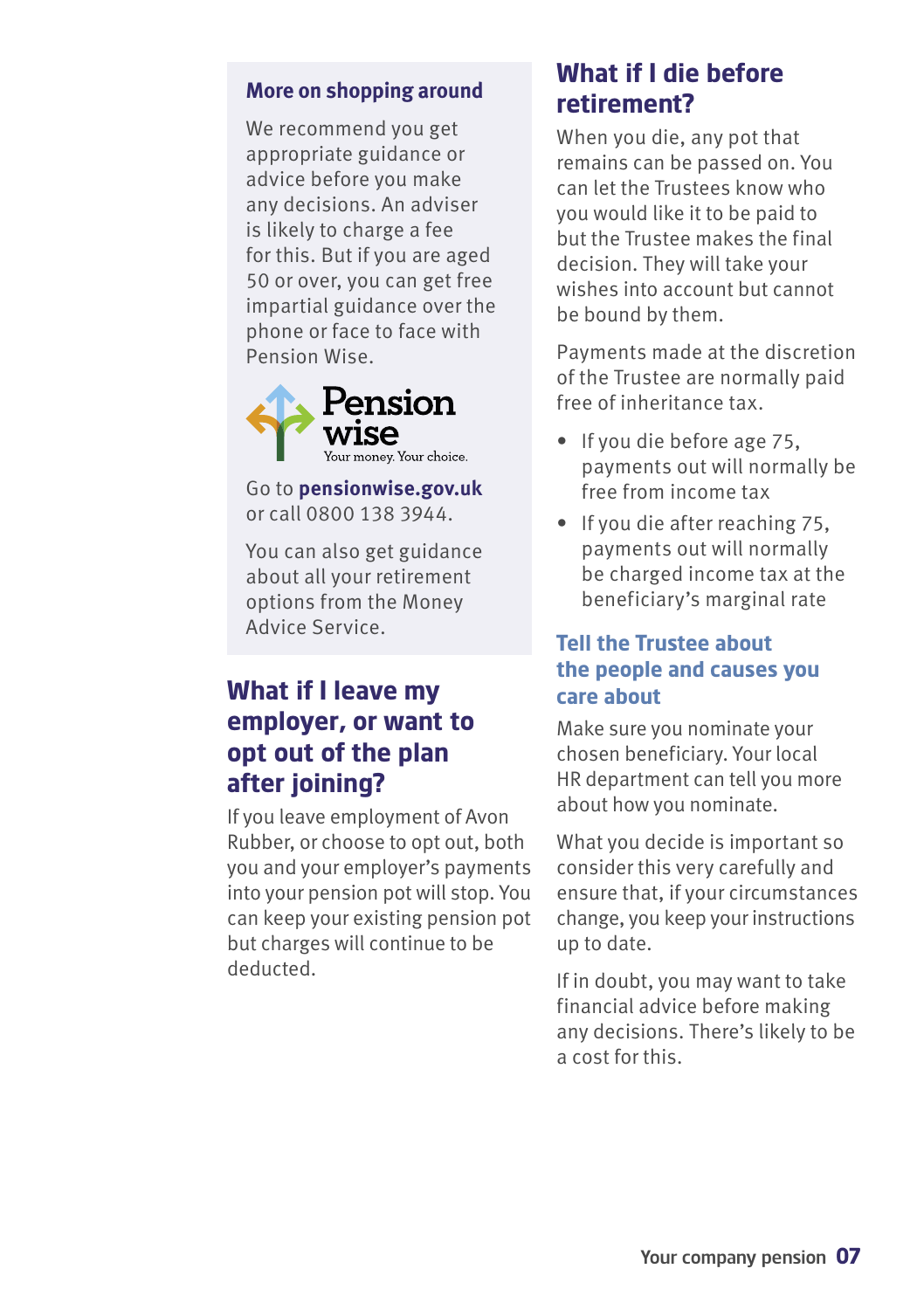## **Why should I consider a pension plan?**

How do you see your standard of living when you retire? For some, that might seem a long time from now, but the one thing most of us have in common is that we want to be comfortable in later life.

Planning ahead with your company pension will help.

Hopefully, the decisions you make now will go some way towards getting the lifestyle you want in the future.

We recommend you talk to a financial adviser before you make any investment decisions. If you don't have an adviser you can find one near you by visiting **www.unbiased.co.uk**

There's likely to be costs associated with getting advice.

## **Benefits of being a member**

| Myth                                                                                            | <b>Reality</b>                                                                                                                                                                                                                                                                                                                                                                   |
|-------------------------------------------------------------------------------------------------|----------------------------------------------------------------------------------------------------------------------------------------------------------------------------------------------------------------------------------------------------------------------------------------------------------------------------------------------------------------------------------|
| I don't need a<br>pension - I'll just<br>work a few more<br>vears to make up<br>the difference. | This might not be enough. People are<br>generally living longer healthier lives.<br>If you don't join a pension plan, you<br>might have to work a lot longer than<br>you thought (the state pension age is<br>is likely to change in the future). You<br>might need to support yourself for 20<br>years or more in retirement.                                                   |
| The state pension<br>will look after me<br>when I retire.                                       | The state pension is a good<br>foundation, however the amount<br>you will actually receive will depend<br>on your National Insurance record.<br>Some people could get more, many<br>could get less, but you'd be surprised<br>at how many people are not saving<br>enough. For more information about<br>the state pension go to www.gov.uk/<br>new-state-pension/what-youll-get |
| I'm too busy to<br>think about a<br>pension. I have more<br>important things to<br>think about. | Everyone's busy. And things like<br>mortgages, loans and credit cards can<br>seem more important. Starting your<br>pension plan as soon as you can could<br>make a huge difference in the future.                                                                                                                                                                                |
| I'm too young<br>to think about a<br>pension, I've got<br>other things to<br>spend my money on. | Dealing with student debt or buying<br>your first home are probably foremost<br>in your mind, but keep ignoring your<br>pension and it could be too late. It's<br>unlikely that you'll catch up to where<br>you could have been had you started<br>earlier. Starting to invest now will<br>make things easier when you want<br>to retire.                                        |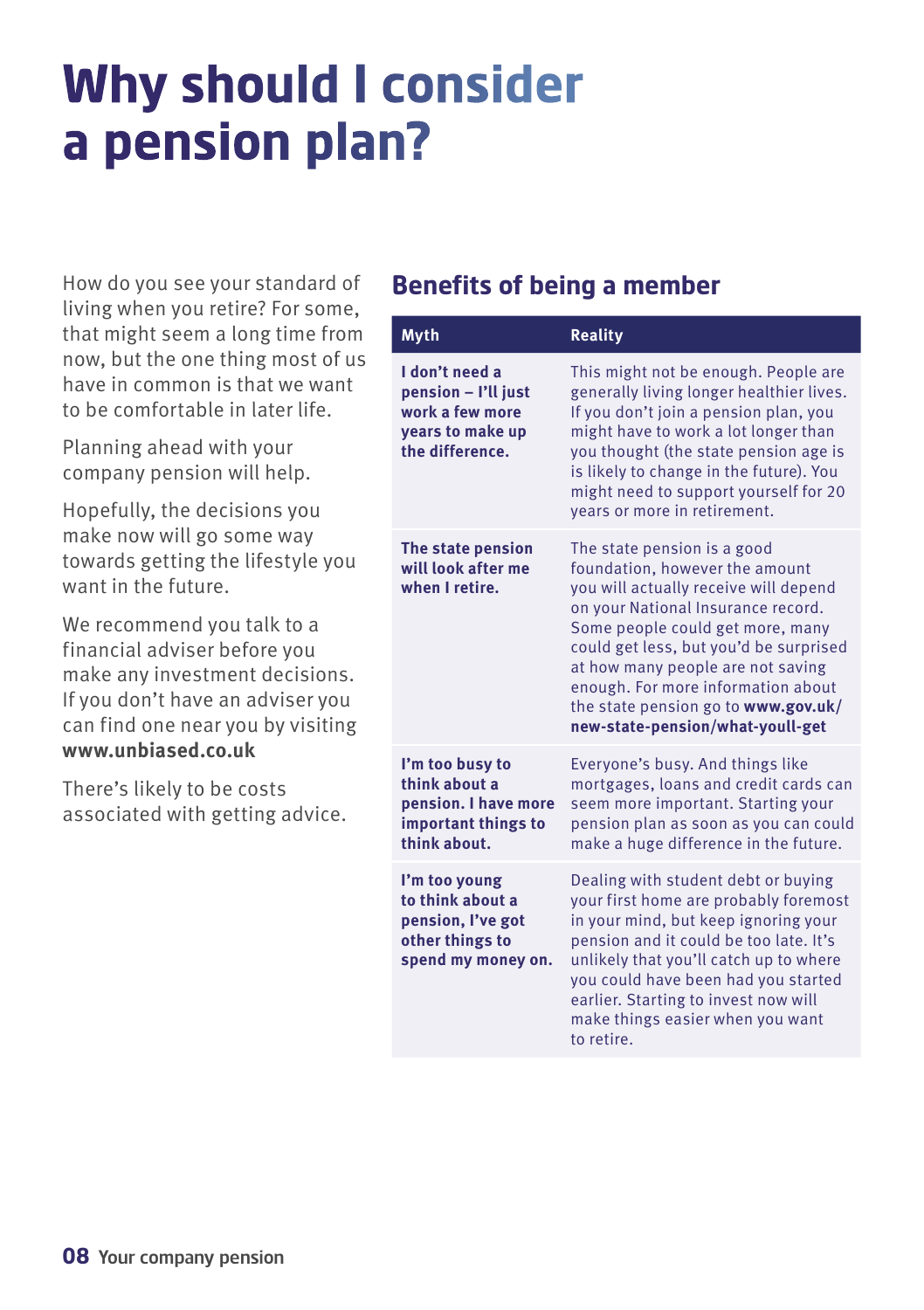## **How payments are made**

### **Making payments**

There are two ways that you can make payments into your pension plan. See below to find out how each of these work.

If your earnings are below the personal allowance for income tax you won't benefit from tax relief on your personal payments for this pension plan as you don't pay income tax. However, this doesn't affect the amount that is paid into your pension plan and you'll continue to benefit from the money that your employer pays in.

## **Salary Exchange**

Salary Exchange is a way of making payments to your pension plan that could give you a higher take home pay than if your payments were made by salary deduction.

This where you exchange part of your salary in return for a payment to your pension plan. You benefit because you don't pay any income tax or National Insurance (NI) on the salary you've exchanged. It's treated as an employer payment.

You can use the NI saving to increase the amount that gets paid into your pension plan – this option keeps your take home pay the same as it would be if your payments were made by salary deduction. Or you can use this NI saving to receive a take home pay that's higher than it would be if your payments were made by salary deduction.

It's important to remember that Salary Exchange isn't right for everyone. It's a change to your terms of employment and could affect your entitlement to state benefits, other company benefits or your ability to borrow.

If you're not sure whether Salary Exchange is right for you, you should speak to your employer or ask an adviser for guidance.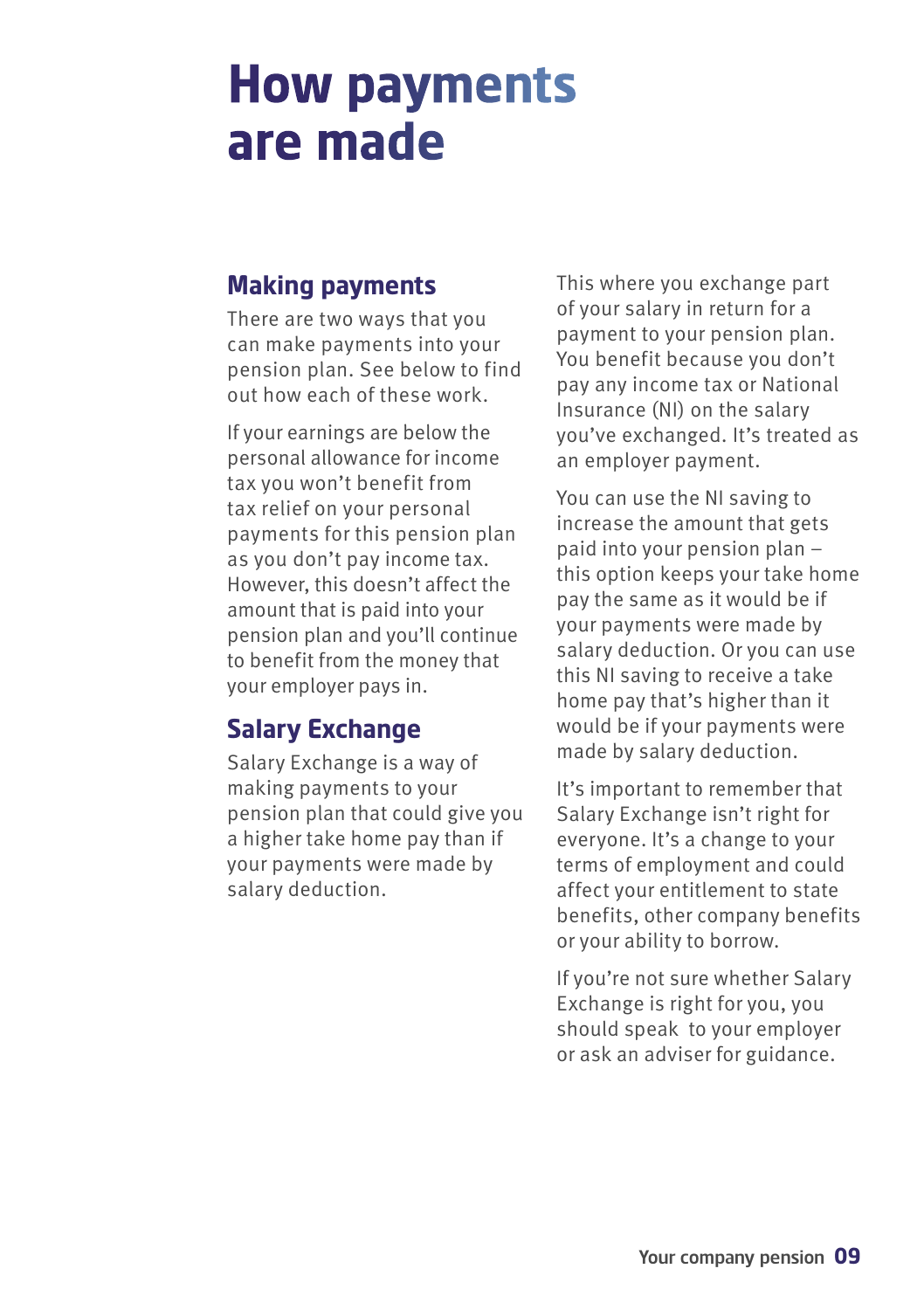## **Salary Deduction**

Your payments will be deducted from your salary before you're taxed, which means you'll pay income tax on a lower amount. This also means that your personal tax rate position is taken into account immediately. For example, if you're a basic-rate taxpayer and you want to make payments of £100 a month, £100 is taken from your salary before your tax liability is calculated. You can normally expect to pay £20 less in tax as a result, although the tax benefit could vary depending on your personal circumstances and where you live in the UK.

### **From your employer**

Your employer will also make payments into your pension plan and will decide how much they want to contribute.

Laws and tax rules may change in the future. The information here is based on our understanding in December 2020.

Your own circumstances and where you live in the UK will also have an impact on tax treatment.

### **Planning for your future**

Our online planning tools can help. You can estimate your retirement benefits, and see what happens if you put more in to your pension plan or retire at a different age.

### **Keeping track of your pension plan**

It's up to you to regularly review your pension plan to make sure you're on track for your retirement. Each year we'll send you a statement showing how your pension plan is doing.

**Your company website has more information, visit [www.standardlifepensions.](https://www.standardlifepensions.com/avonprotection) [com/avonprotection](https://www.standardlifepensions.com/avonprotection)**

For more details please read the guide **Information about tax relief, limits and your pension (GEN658)**, or speak to an adviser – there's likely to be a cost for this.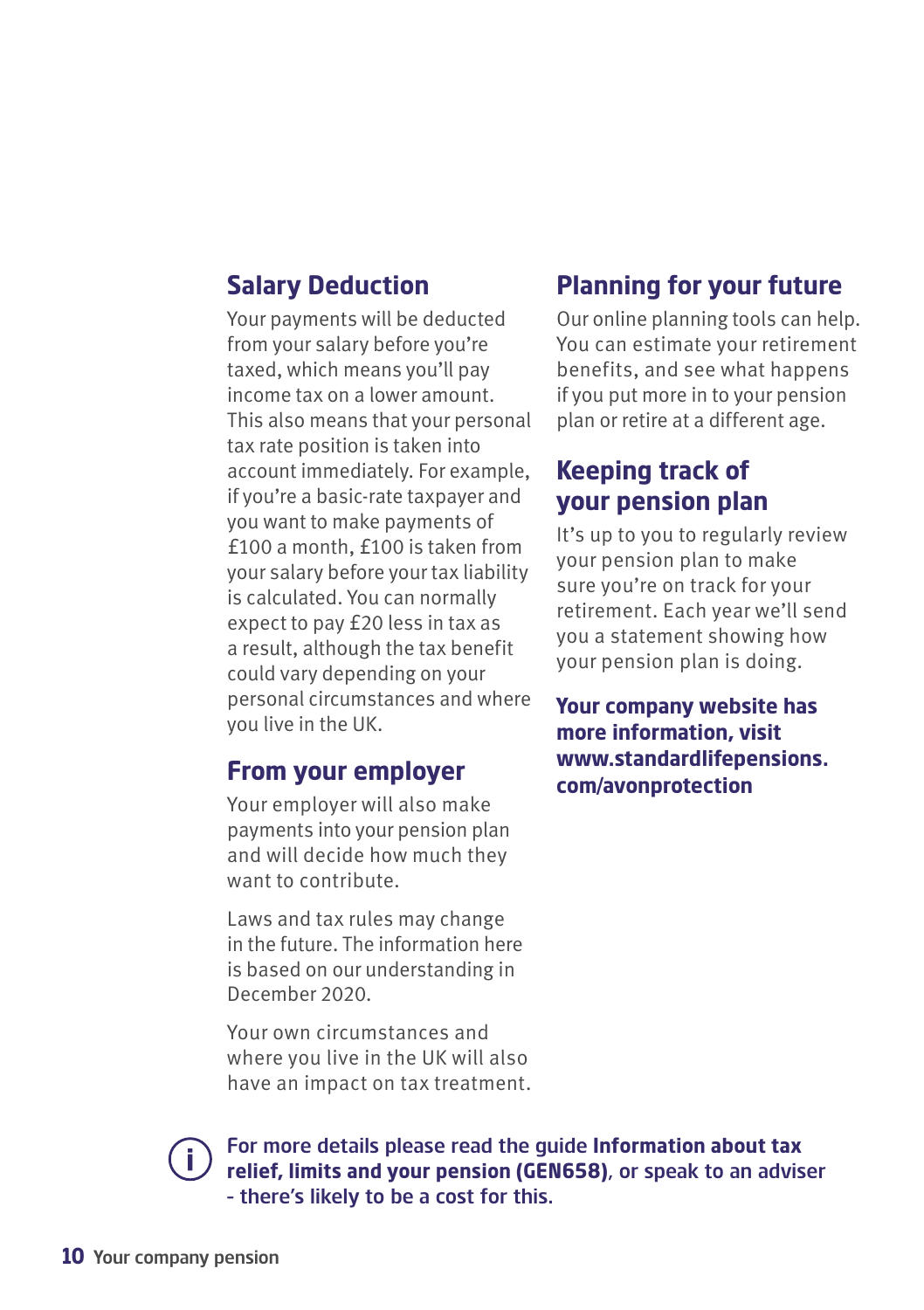**"More time with family and friends would be nice. But really having the time to take more regular holidays and possibly do some travelling would be great."**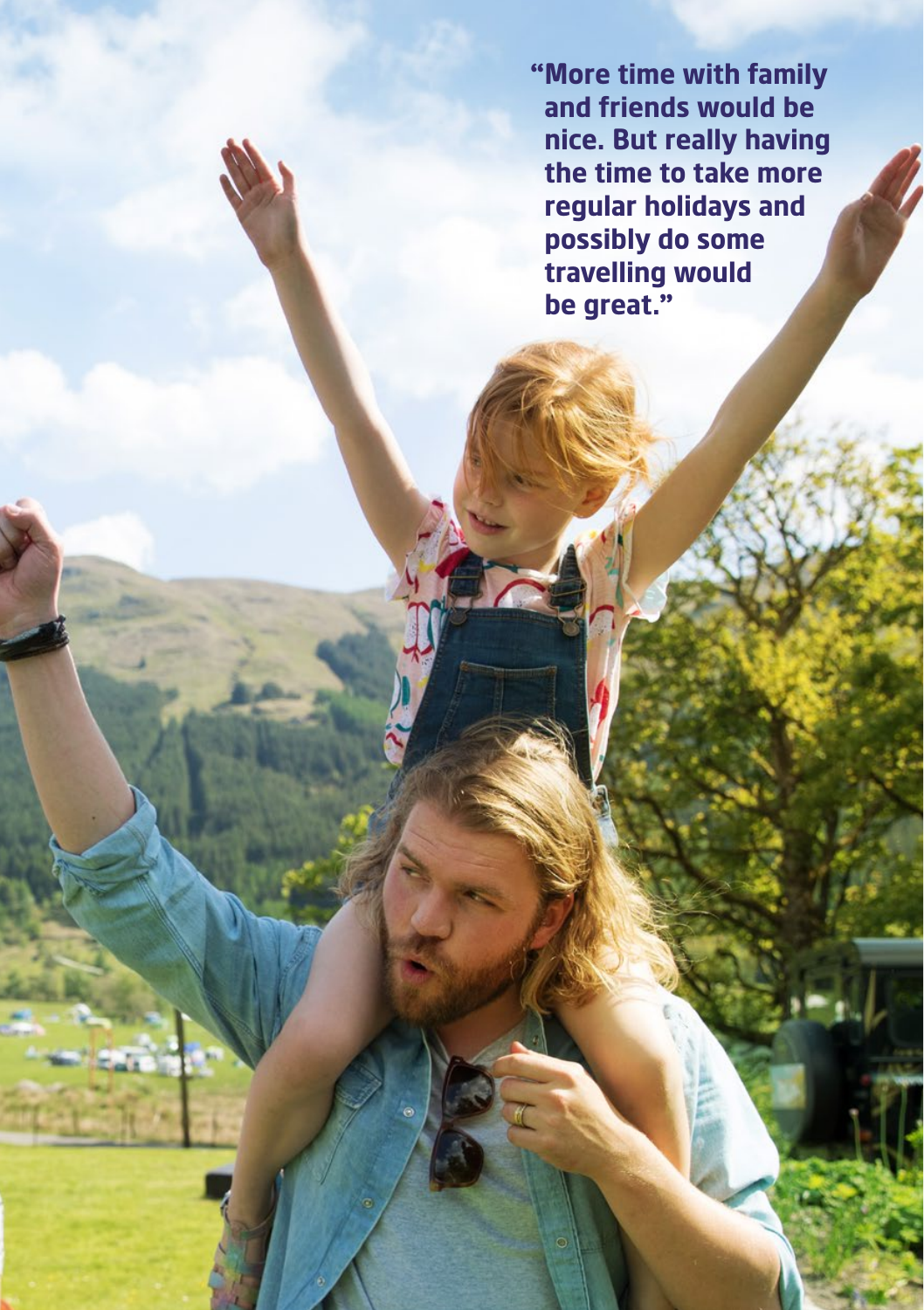## **Step 2 The basics of investing and charges**

You can choose where your pension plan is invested from the range of options shown in this guide.

When you invest, there is always an element of risk. Putting money into a pension plan is no different. How you balance this risk against any potential reward is the key to investing. Depending on how you want to take your pension savings we recommend you regularly review your plan to ensure you are on track.

## **Your opportunity for growth**

The money you put into your pension plan is invested in funds, giving it the potential to grow in value. Different funds carry different levels of risk. Generally speaking, a fund with a higher level of risk has the potential for higher returns than a fund with a lower level of risk.

It's important to remember though that the value of funds, whatever their risk level, can go down as well as up, meaning you could end up with less than was paid in.

So it's important to get the right balance between risk and potential return.

### **Asset classes: how funds are invested**

An 'asset class' is a category of investments, such as equities or bonds. Normally assets in the same class have similar characteristics. However, they can have very different returns and risks.

The value of the investments in any asset class can go down as well as up, and may be worth less than what was paid in – there are no guarantees.

#### **Equities**

#### **What are they?**

Equities are part ownership in a company, usually known as stocks or shares.

#### **What's the potential return?**

The return on equities comes from growth in the value of the shares, plus any income from dividends. For overseas equities, changes in the foreign currency exchange rates could also significantly affect returns.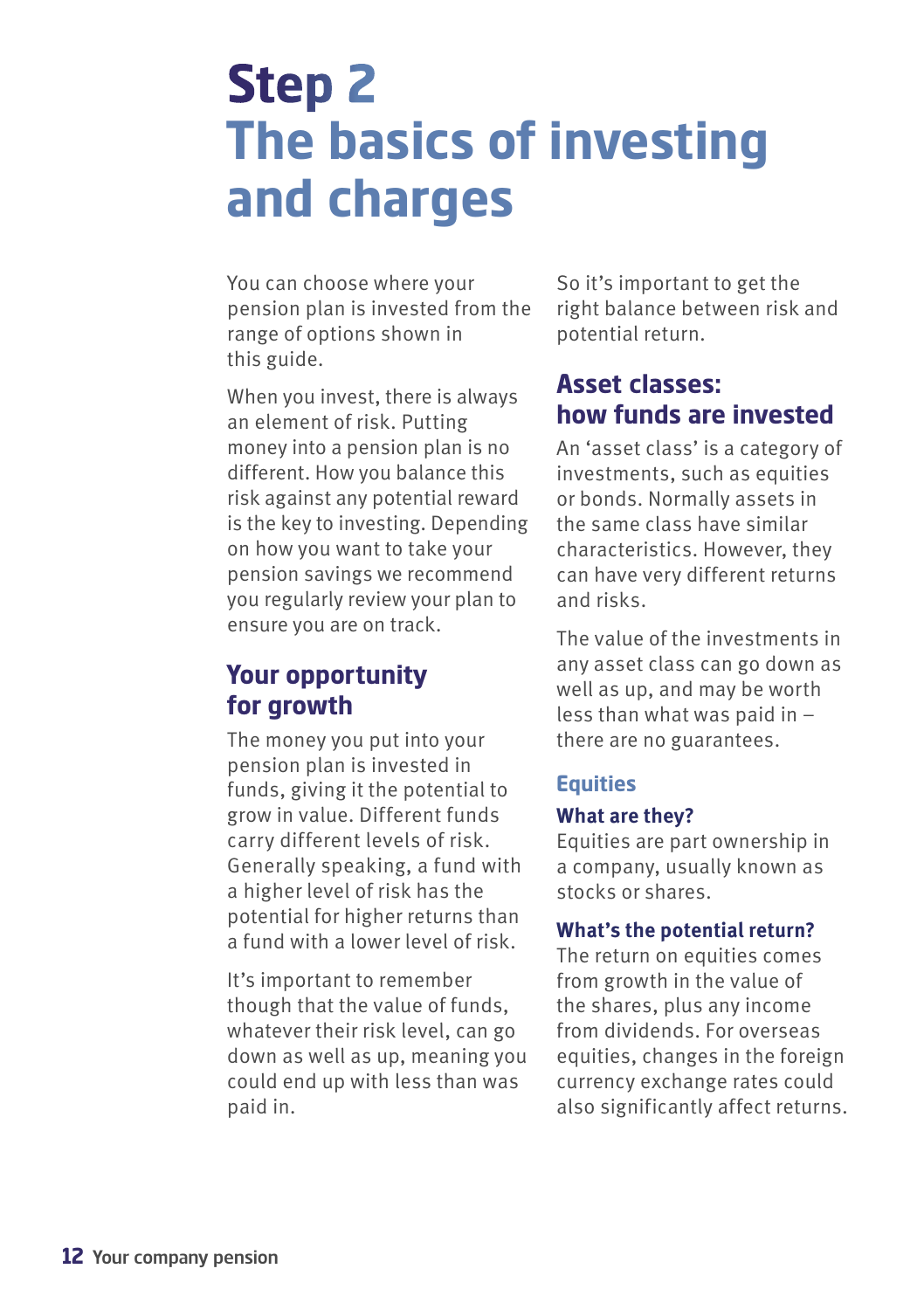#### **What are the risks?**

Equities are one of the more volatile asset classes – although they can offer good growth potential, their value can rise or drop sharply at any time. Because of this volatility, equities should normally be viewed as a long term investment.

#### **Bonds**

#### **What are they?**

Bonds are essentially loans to a government or company. These loans are often for a set time period and the bond owner usually receives regular interest payments. Bonds issued by the UK government are called 'gilts' and those issued by a company are 'corporate bonds'.

#### **What's the potential return?**

The return is a combination of any interest received and any change in the bond's value.

#### **What are the risks?**

A bond's return will be affected if:

- the interest or capital can't be paid back in full or on time
- the creditworthiness of the company or government changes
- interest rates or foreign currency exchange rates change

Bonds can be traded on the stock market, so their value can go down as well as up at any time. Some bonds are riskier than others, e.g. bonds issued for a longer time period or by companies which are viewed as risky.

#### **Money Market Instruments (including cash)**

#### **What are they?**

Money market instruments include deposits with banks and building societies, as well as governments and large corporations. They also include other investments that can have more risk and return than standard bank deposits. There are circumstances where money market instruments can fall in value.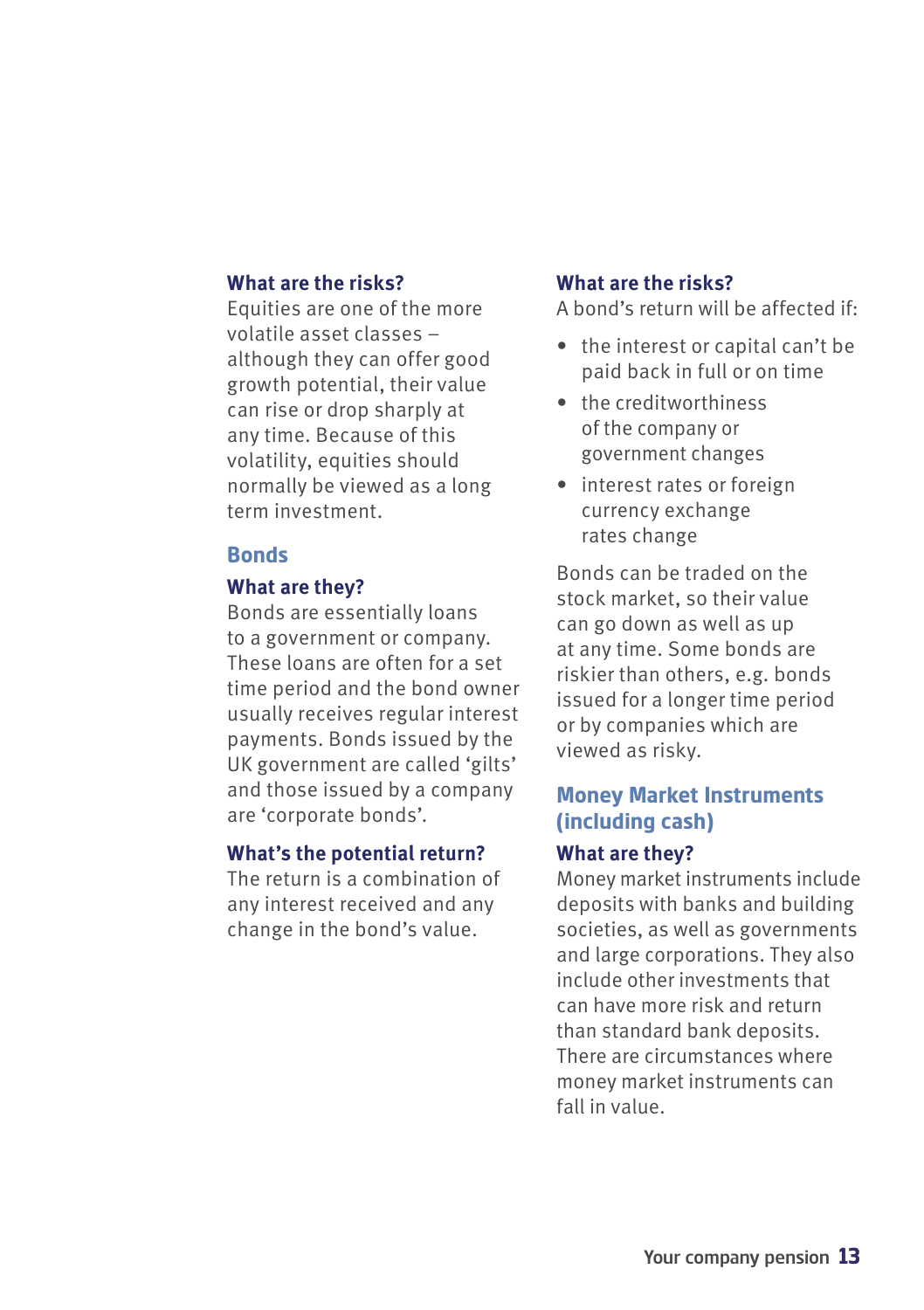#### **What's the potential return?**

The return comes from any interest received and any change in the value of the instrument.

#### **What are the risks?**

Investments in these assets are riskier than cash deposit accounts – in some circumstances their values will fall. The return may also be lower than inflation.

#### **Property**

#### **What is it?**

Property investing includes direct investments in buildings and land, as well as indirect investments such as shares in property companies.

#### **What's the potential return?**

The return from a direct investment in property is a combination of rental income and any change in the property value. In comparison, the return on property securities can be similar to equities (see the 'equities' asset class description for potential returns and risks).

#### **What are the risks?**

The value of direct property is generally based on a valuer's opinion and is not fact. Property can take a lot longer to sell than other types of investment, so

you might not be able to sell when you want to or get the price you were hoping for. Property securities, like equities, can have sharp changes in value at any time.

The values of different types of property do not necessarily move in line with each other. For example commercial property could be losing value even if house prices are going up.

#### **Other**

These are investments that don't fit into one of the other asset class categories. They include direct and indirect investments in real assets like commodities, for example oil or precious metals. They also include investments with specialist characteristics.

Standard Life uses asset classes to categorise our fund range. We categorise some funds as 'other' because they invest in more than one type of asset and therefore can't be categorised as any individual asset class. Alternatively, funds can be classed as 'other' because they don't meet the criteria of the recognised industry sectors or they haven't provided enough information to be categorised.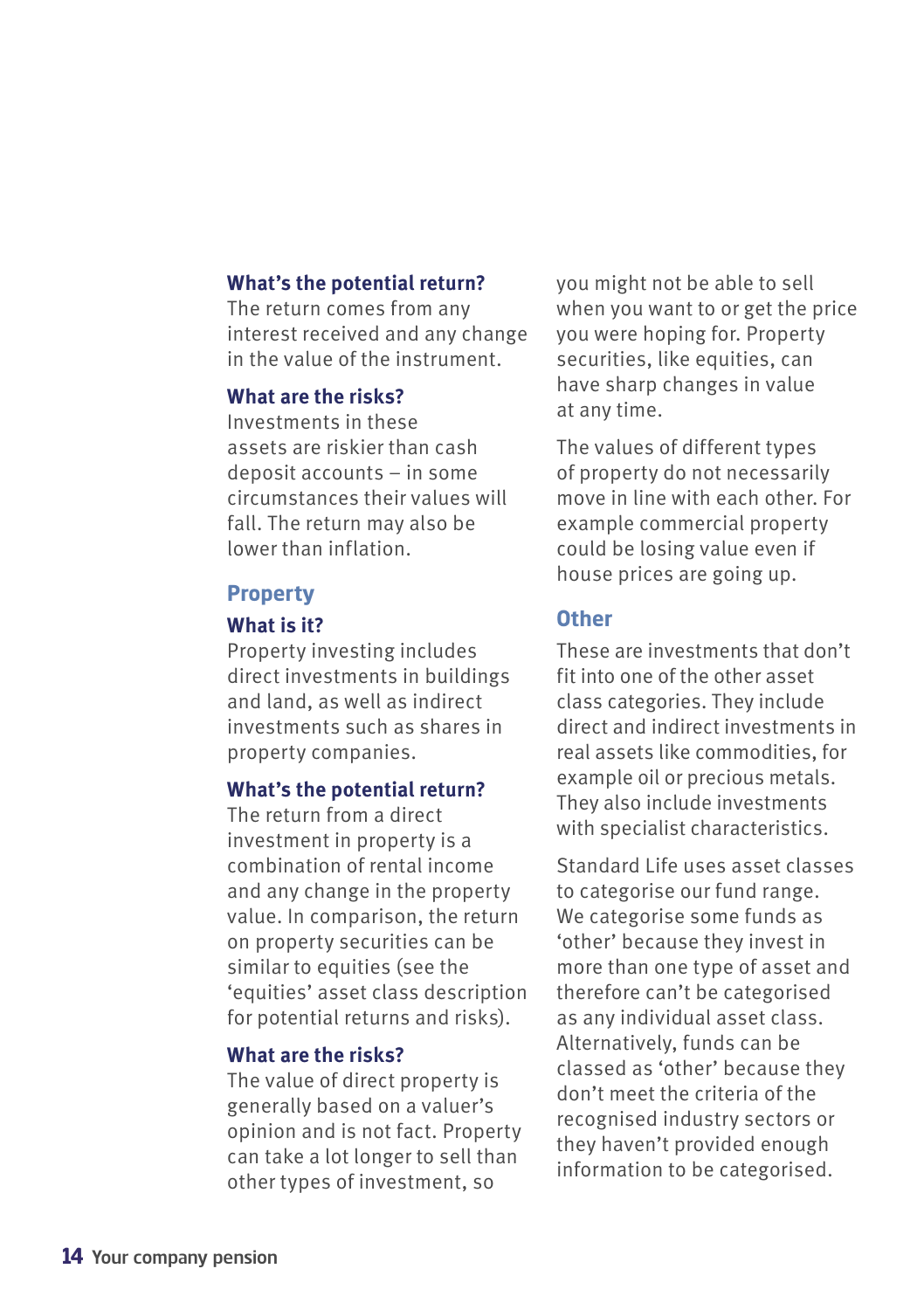### **Investment approaches**

#### **Passive funds**

A passive fund aims to track or replicate the performance of a benchmark (usually a market index or blend of market indices). The performance of this type of fund will be affected by the rise or fall of the market or markets it's seeking to track and any charges which apply. Charges are typically lower for passive funds than active alternatives. But as these funds aren't trying to outperform the markets they track, returns will usually be lower than their benchmark because of the impact of charges. You may also see passive funds called tracker or index-tracking funds.

#### **Active funds**

An active fund usually aims to achieve returns that are higher than a benchmark (such as the returns from a market index, cash/inflation, or the average return of other similar funds). The fund manager will try to outperform the benchmark by analysing potential investments to find the ones that they believe will provide higher returns over the longer term. Because of this, active funds are usually more expensive than passive alternatives. There's also no guarantee that returns will be higher than the benchmark.

#### **Absolute returns**

Absolute return funds usually aim to have a positive return regardless of market conditions. Their investment strategies vary widely, but they often use complex strategies that make use of derivatives. Risk and return will depend on exactly what the fund invests in, but in general absolute return funds can be expected to fall less than the wider markets when markets fall, but also to increase by less than markets when they rise. Although absolute return funds aim for consistent positive returns, there is no guarantee that they will achieve them, and the funds can fall in value. Absolute return funds may have different risks from other funds due to the derivatives that they use, and also because they may borrow, which increases potential returns and risk.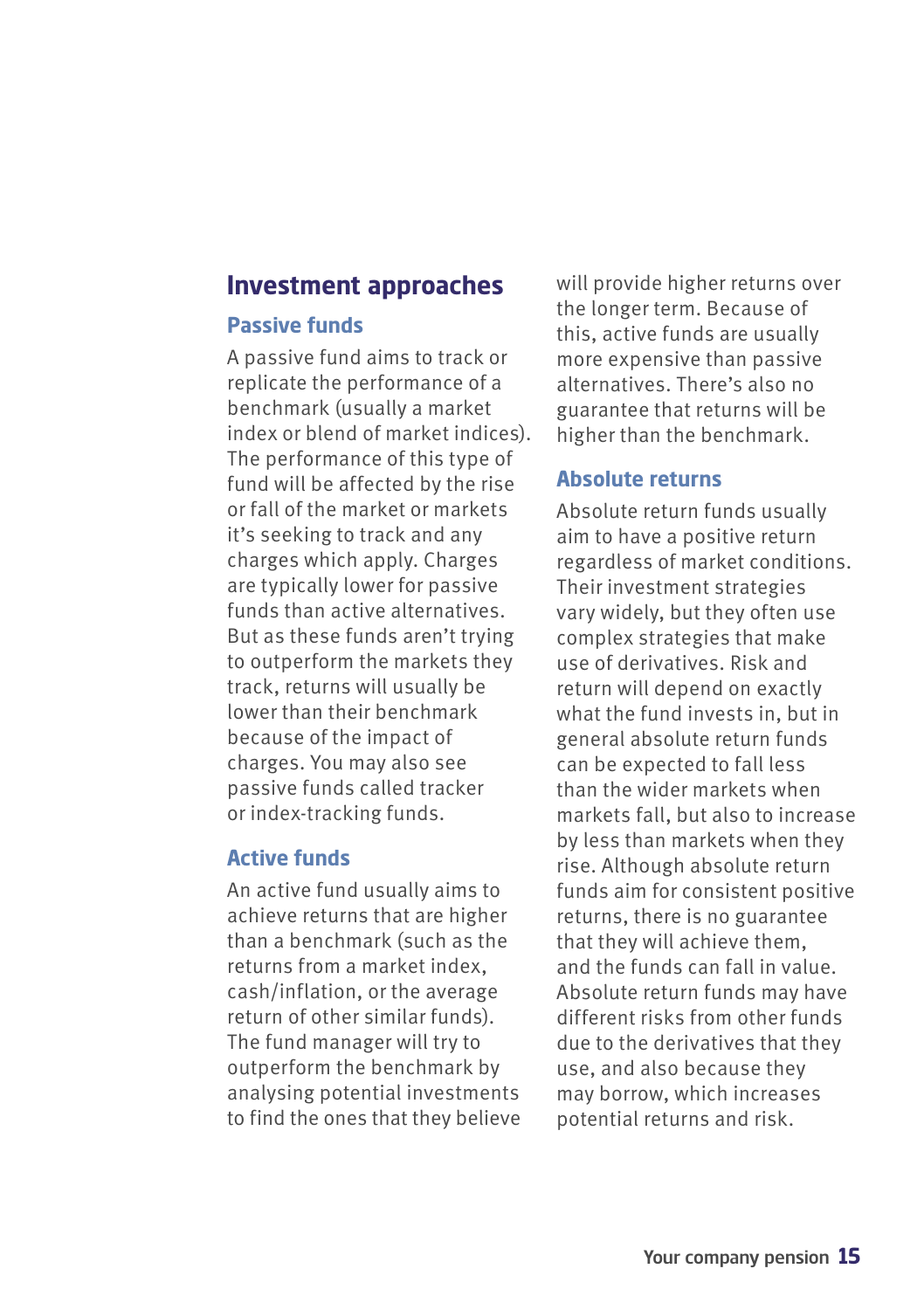## **Lifestyle profiles**

Lifestyle profiles are investment options that are specifically designed to make it easy for you to save for retirement. Once you're in a lifestyle profile, you don't need to do anything, although we do recommend that you regularly review your investments to make sure they're on track to meet your goals.

There are two main stages in lifestyle profiles:

#### **1. Growth stage – usually when you're more than 10 years from retirement**

Your money will be invested in funds that aim to increase the value of your pension plan over time (although please remember that all funds can go down as well as up, and may be worth less than was paid in – there are no guarantees).

#### **2. Approaching retirement stage – usually when you're less than 10 years from retirement**

Your money will gradually be moved into funds designed to prepare your pension pot for how you plan to take your money in the future. This will happen automatically – you don't need to do anything.

You should make sure any lifestyle profile you choose matches how you're planning to take money from your pension plan, whether that's setting up a guaranteed income for life (an annuity), taking a flexible income (known as drawdown), taking your money as one or more lump sums, or a combination of these. It's also important to consider when you'll start to take money from your pension pot as lifestyle profiles make changes to your investments based on your selected retirement date. As a result, they may only be suitable if you're planning to start taking money from your pension pot on this date. If you aren't sure how and when you should take money from your pension plan, or whether a lifestyle profile is suitable for you, you should speak to a financial adviser. There's likely to be a cost for this.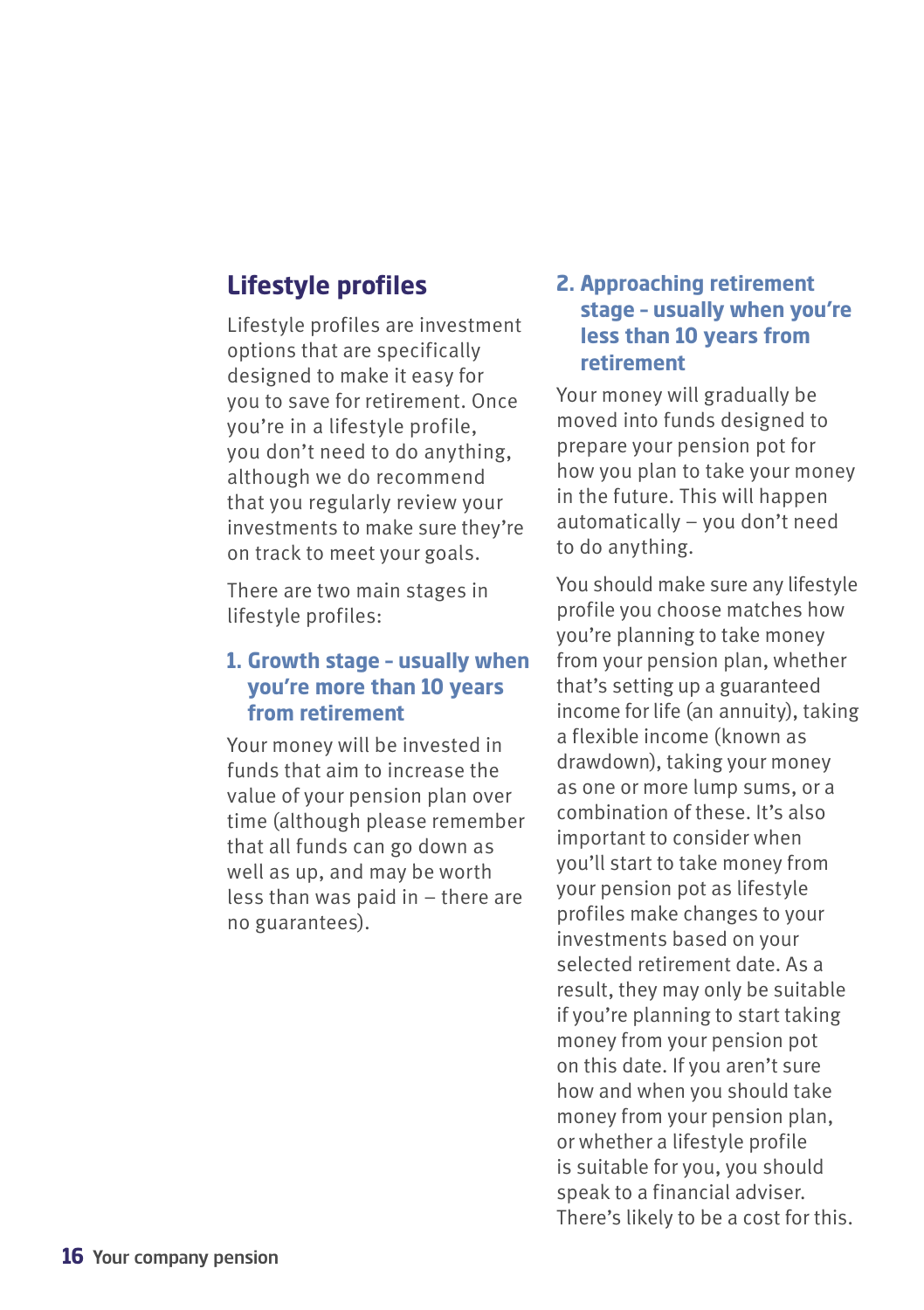## **Volatility ratings**

The volatility rating of a fund indicates how much the fund price might move compared to other funds. The higher the volatility rating, the less stable the fund price is likely to be. You can use this to help you decide how much risk you're comfortable taking with your investments.



We regularly review volatility ratings for funds, and these may change.

We set ratings based on experts' judgement, using data on:

- how the fund price has varied from month to month in the past, compared to other funds available
- how investments in similar asset classes vary from month to month and the investment policy of the fund

Typically, higher volatility ratings mean greater potential investment returns over the longer term. But high volatility funds are more likely to suddenly fall or rise in value. The volatility rating is not the only factor you should consider when selecting a fund. If you're not sure which funds to choose, please seek advice from a financial adviser. There's likely to be a cost for this.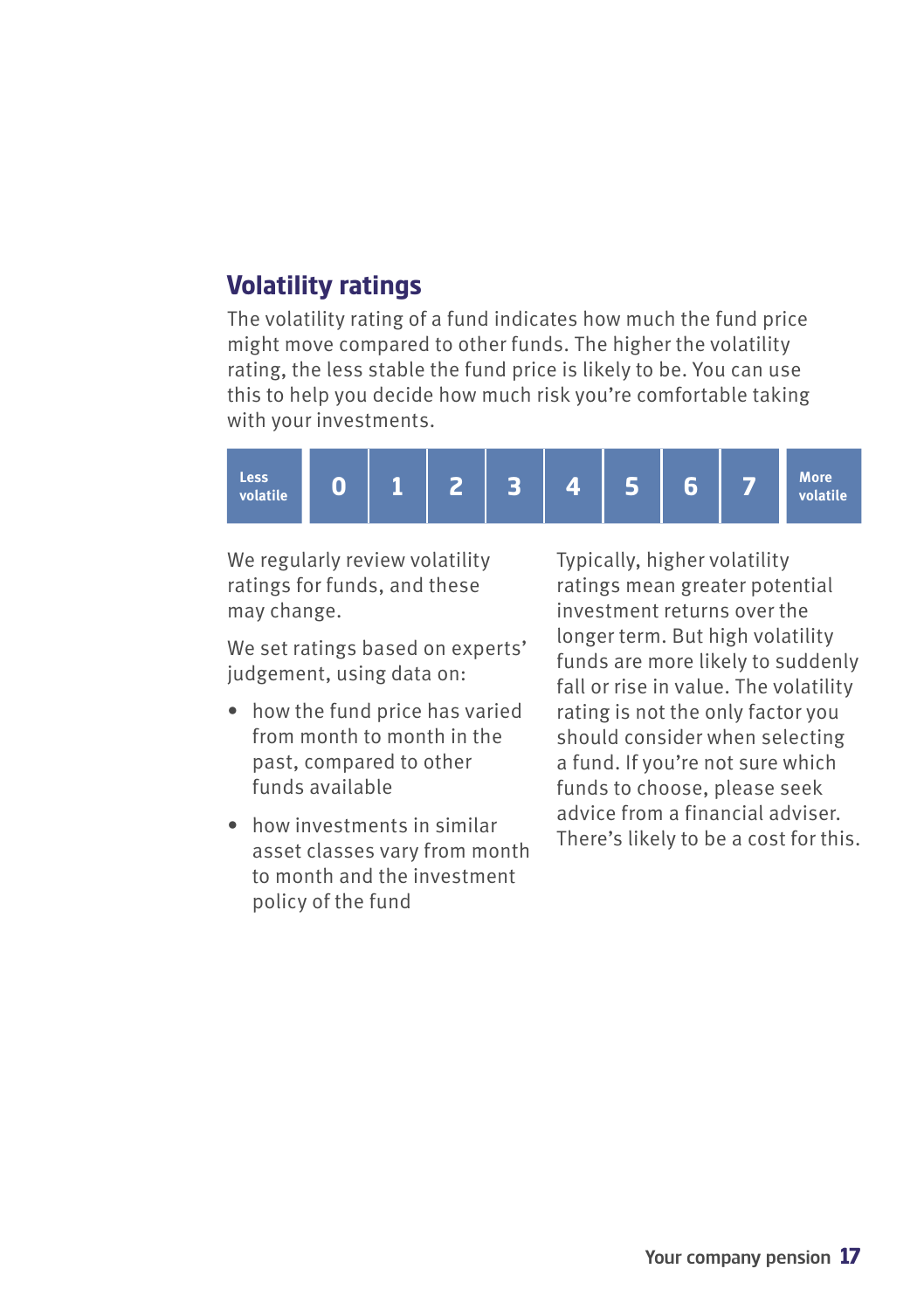### **Charges for your funds**

#### **Fund management charge**

We apply a charge to money invested in our funds. This is known as the fund management charge (FMC) and is shown as an annual rate. However, we deduct the charge from each fund on a daily basis, which has the effect of reducing its unit price.

#### **Additional expenses**

Additional expenses may be deducted from some funds. They include items such as custodian, third party administration, trustee, registrar, auditor and regulator fees. Where a fund invests in other underlying funds, they may also include the underlying management charges. As the additional expenses relate to expenses incurred during the fund management process, they will regularly increase and decrease as a percentage of the fund, sometimes significantly. The additional expenses figure shown is the annual rate of the charge. But where additional expenses apply, they are taken into account when the fund's unit price is calculated each day.

All additional expenses figures shown are rounded to two decimal places. This means that although additional expenses may apply to some funds, they may show as 0.00% as we have rounded to two decimal places.

#### **Plan rebate**

We have agreed to provide enhanced terms to give you a rebate on some of the amount you have invested in each fund. The figure is the annual rate of the rebate, although the rebate is given to you as additional units in your fund each month. This reduces the effect of the FMC and additional expenses.

If you leave your employer, the rebate on all funds will remain in place.

The rebates applying to each fund can be found in Step 3.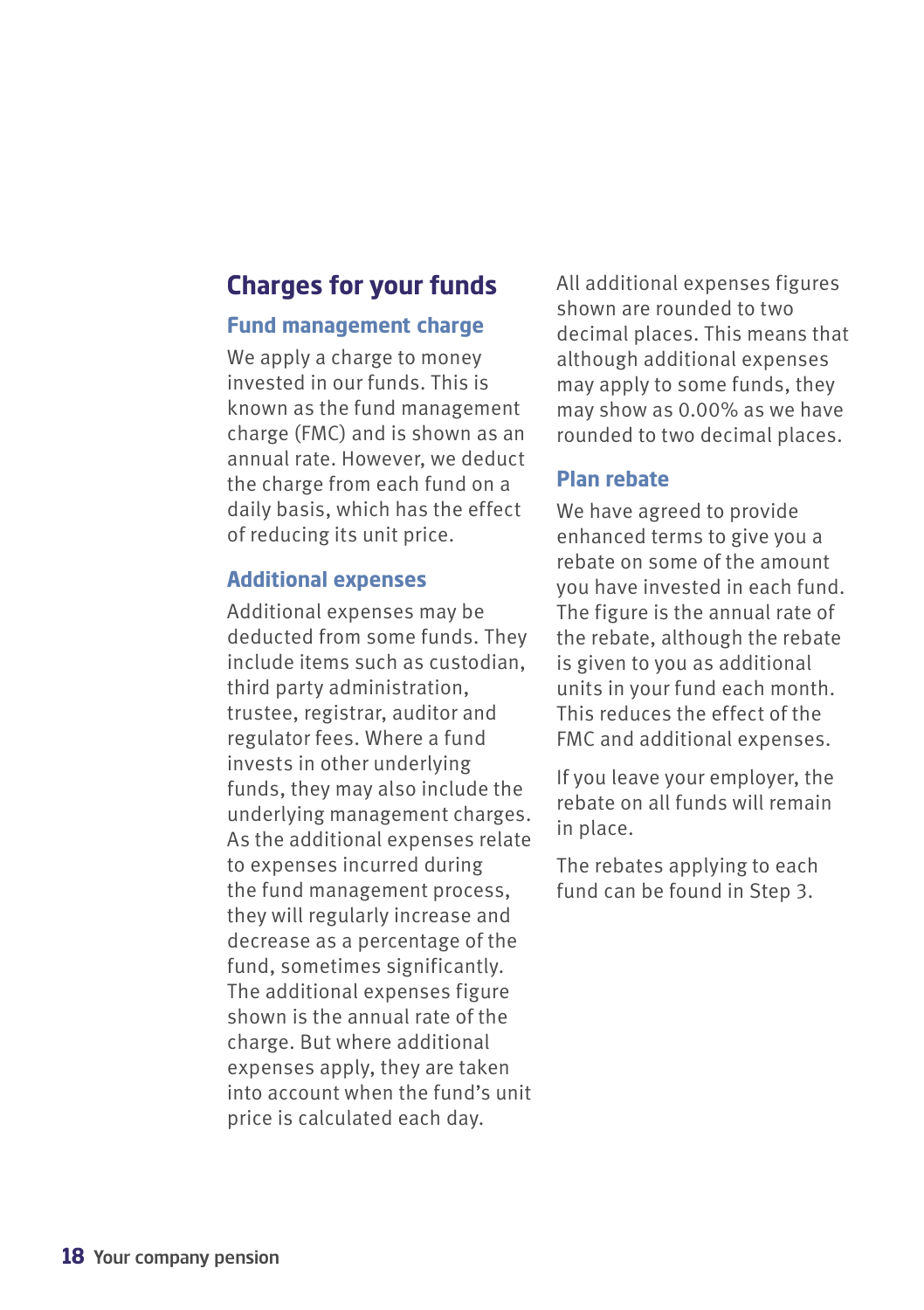#### **Effective total annual fund charge**

The effective total annual fund charge is the FMC plus additional expenses, minus any plan rebate which applies.

For example, if you invest in a Standard Life fund with an FMC of 1.00%, additional expenses of 0.01% and a rebate of 0.30%, this will give an effective total annual fund charge of 0.71%.

The FMC and additional expenses are deducted daily, while the plan rebate is applied monthly. So over the long term, the actual net amount of the FMC and additional expenses, minus the plan rebate, should be close to the effective total annual

fund charge. However, it will be affected by factors such as:

- the period it has been measured over
- any single payments and transfer payments you make
- changes in the timing of your regular payments
- daily changes in fund values

The charges and rebates which apply to each fund are shown later in this guide.

Charges and rebates aren't guaranteed. They are regularly reviewed and may be changed in the future. The information in this guide is correct as at December 2020.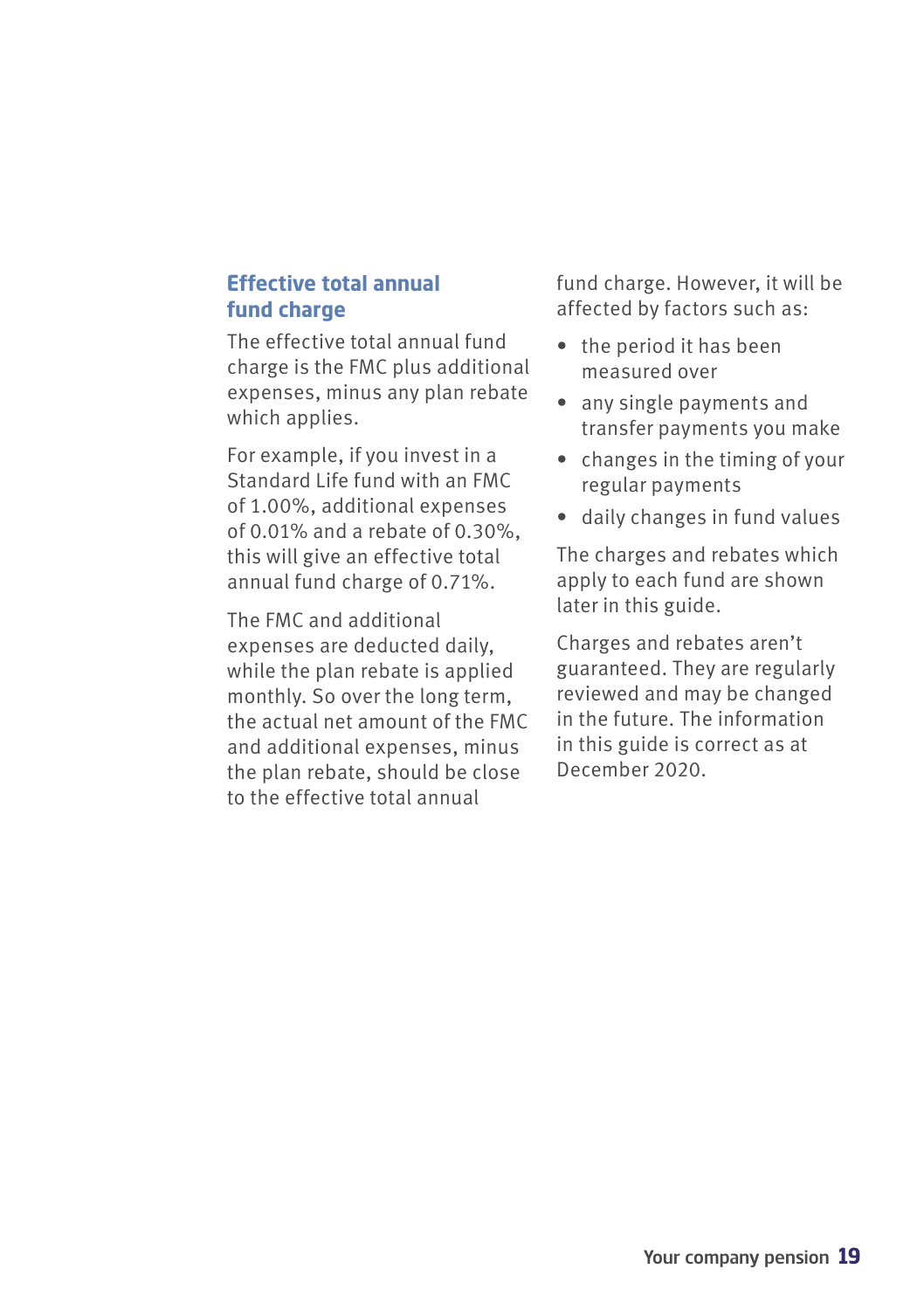## **Step 3 Where you can invest your money**

## **Your options**

Over the next few pages you'll find information about the investment options which the Trustee, with recommendations from their advisers, has selected for you to choose from.

If you are in any doubt as to which options to choose, we strongly recommend you seek advice from a financial adviser. There's likely to be a cost for this.

### **Low-involvement option**

Unless you choose another option, this is where your money will be invested. It is considered to be an appropriate option for many people's pension plan investments.

Details are in the lowinvolvement option section.

## **Selected investment range**

You can make individual choices from the selected investment range. Details are in the Selected investment range section.

If you would like more information on any of the funds from Standard Life, visit our website at **www.standardlife.co.uk/funds**

Your company website has more information about the plan investment options, visit **[https://www.](https://www.standardlifepensions.com/avonprotection) [standardlifepensions.com/](https://www.standardlifepensions.com/avonprotection) [avonprotection](https://www.standardlifepensions.com/avonprotection)**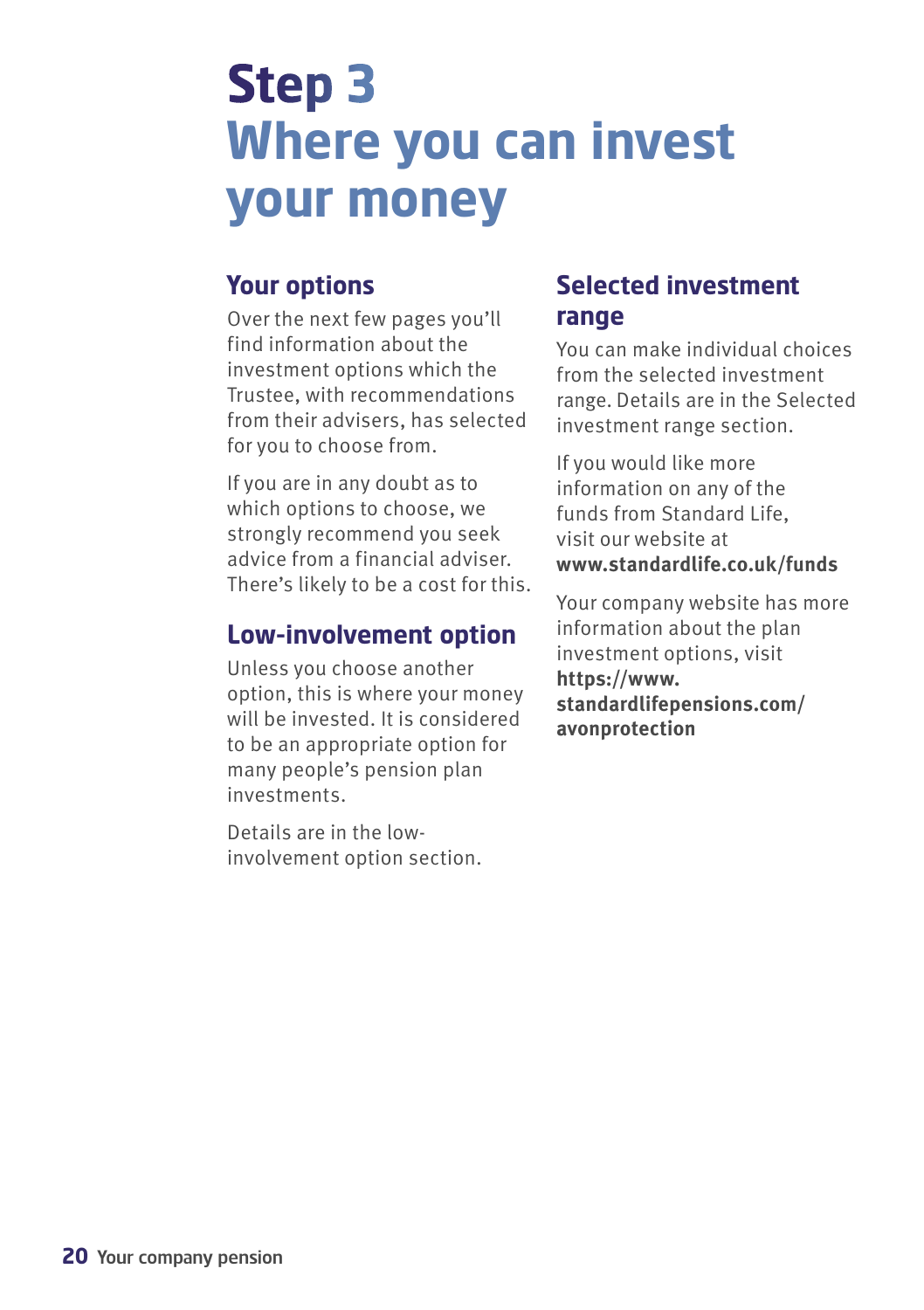## **The low-involvement option**

## **The Trustee selected low-involvement option: how it works**

If you want a low level of involvement in the selection of your investment options, or find it confusing to choose where to invest your money for your pension plan, then the Trustee selected low-involvement option could be for you.

After recommendations from their investment advisers, the Trustee of the Plan has chosen the Passive Plus IV Universal Strategic Lifestyle Profile, which they think is appropriate for pension plan investments.

If you don't make a choice, payments will automatically be invested here. Please note that this option might not meet all your requirements.

The Trustee selected lowinvolvement option is a lifestyle profile. Lifestyle profiles are investment options that are specifically designed to make it easy for you to save for retirement. Once you're in a lifestyle profile, you don't need to do anything, although we do recommend that you regularly review your investments to make sure they're on track to meet your goals.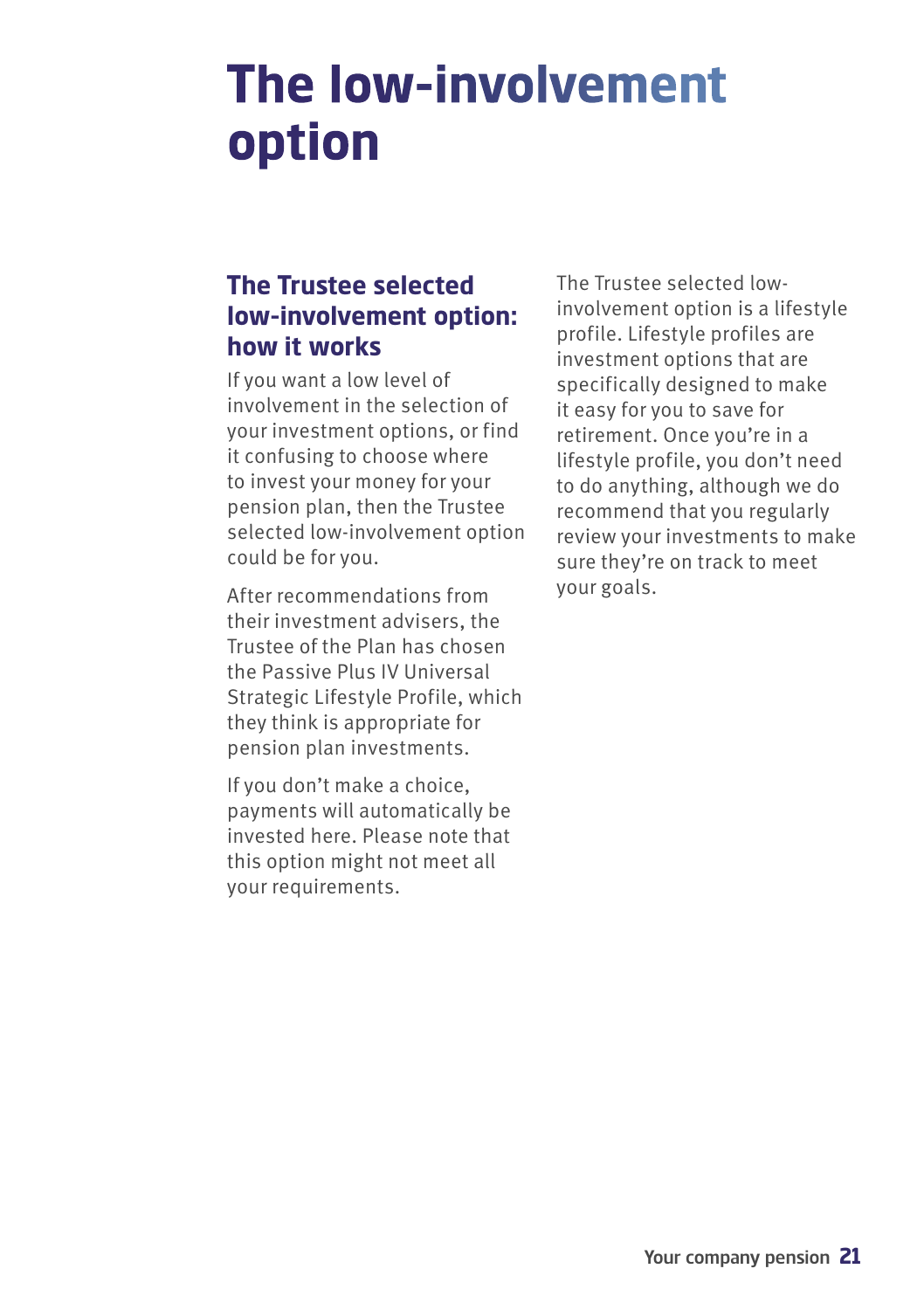## **The Passive Plus IV Universal Strategic Lifestyle Profile**

The graph below illustrates how the funds you invest in through this lifestyle profile will vary during the years before your selected retirement date.



| Fund name                                                                                    | <b>Fund</b><br>code | Volatility FMC<br>rating |       | Additional<br>expenses | <b>Plan</b><br>rebate | <b>Effective</b><br>total annual<br>fund charge | Active/<br><b>Passive</b><br>investment <sup>1</sup> |
|----------------------------------------------------------------------------------------------|---------------------|--------------------------|-------|------------------------|-----------------------|-------------------------------------------------|------------------------------------------------------|
| <b>Standard Life Passive Plus IV</b><br><b>Pension Fund</b>                                  | <b>IIIA</b>         | 5                        | 1.00% | 0.03%                  | 0.71%                 | 0.32%                                           | Active                                               |
| <b>Standard Life Pre Retirement</b><br>(Passive Plus Universal)<br>Pension Fund <sup>2</sup> | <b>KKFF</b>         | 3                        | 1.00% | 0.03%                  | 0.71%                 | 0.32%                                           | Active                                               |
| <b>Standard Life At Retirement</b><br>(Passive Plus Universal)<br>Pension Fund <sup>2</sup>  | <b>IIHA</b>         | 3                        | 1.00% | 0.02%                  | 0.71%                 | 0.31%                                           | Active                                               |

The charges and rebates aren't guaranteed. They are regularly reviewed and may be changed in the future. If you need more help to understand these tables, please see the basics of investing section.

<sup>1</sup> Please see the basics of investing section for an explanation of active/passive investments.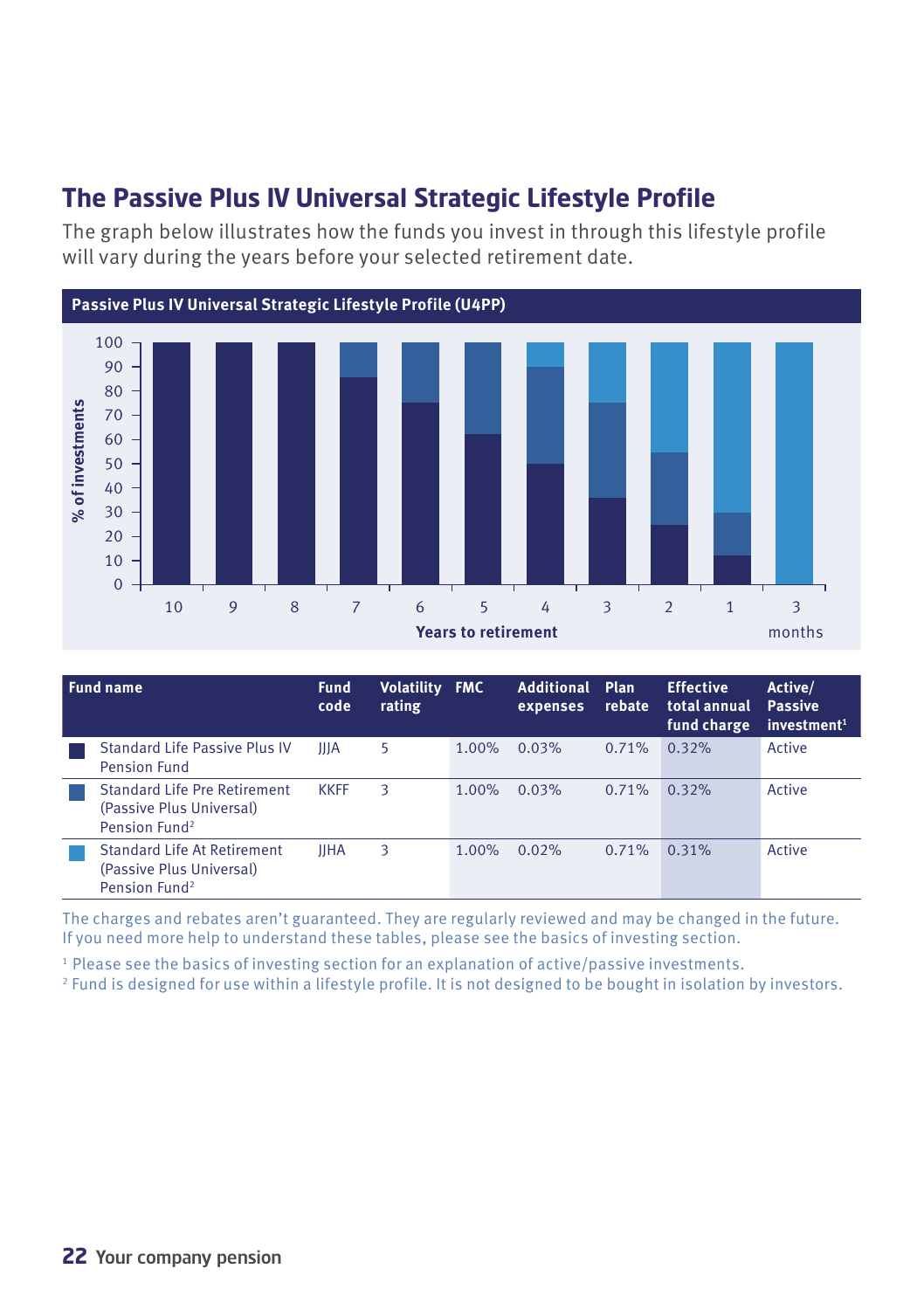## **The selected investment range**

Choosing where to invest your money is one of the most important decisions you have to make when arranging a pension plan. Many people find this task confusing. To help make your life easier, after recommendations from their investment advisers, the Trustee has selected some funds which they think are appropriate for pension plan investments. You should note, however, that the inclusion of a range of selected funds does not mean that they are recommended by the investment advisers or the Trustee as being suitable in every case.

If you would like more information on any of the funds from Standard Life, please contact us on: **0345 60 60 069** (call charges will vary) visit the website at **www.standardlife.co.uk/funds**

Your company pension plan website has more information about the plan investment options, visit **[https://www.](https://www.standardlifepensions.com/avonprotection) [standardlifepensions.com/](https://www.standardlifepensions.com/avonprotection) [avonprotection](https://www.standardlifepensions.com/avonprotection)**

If you are in any doubt as to which fund(s) you should choose, we strongly recommend you seek advice from a financial adviser. There's likely to be a cost for this.

Some of the fund descriptions might use words or phrases you're not familiar with. Speak to your financial adviser if you need an explanation.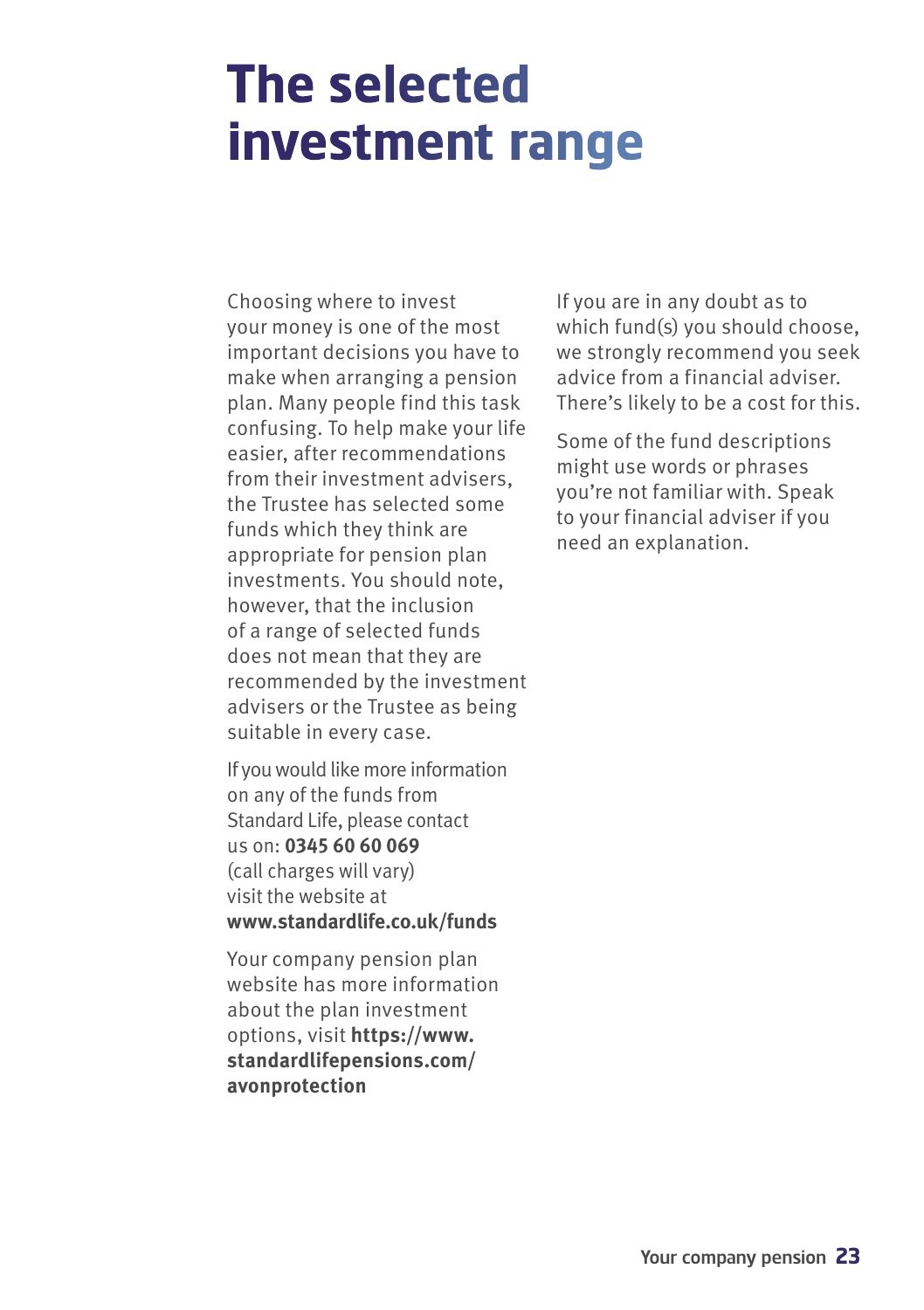## **The Passive Plus III Universal Strategic Lifestyle Profile**

The graph below illustrates how the funds you invest in through this lifestyle profile will vary during the years before your selected retirement date.



| l Fund name |                                                                                              | <b>Fund</b><br>code | Volatility<br>rating | <b>FMC</b> | Additional<br>expenses | <b>Plan</b><br>rebate | <b>Effective</b><br>total annual<br>fund charge | Active/<br><b>Passive</b><br>inverse |
|-------------|----------------------------------------------------------------------------------------------|---------------------|----------------------|------------|------------------------|-----------------------|-------------------------------------------------|--------------------------------------|
|             | Standard Life Passive Plus III<br><b>Pension Fund</b>                                        | <b>CCHD</b>         | 4                    | 1.00%      | 0.02%                  | 0.71%                 | 0.31%                                           | Active                               |
|             | <b>Standard Life Pre Retirement</b><br>(Passive Plus Universal)<br>Pension Fund <sup>2</sup> | <b>KKFF</b>         | 3                    | 1.00%      | 0.03%                  | 0.71%                 | 0.32%                                           | Active                               |
|             | <b>Standard Life At Retirement</b><br>(Passive Plus Universal)<br>Pension Fund <sup>2</sup>  | <b>IIHA</b>         | 3                    | 1.00%      | 0.02%                  | 0.71%                 | 0.31%                                           | Active                               |

The charges and rebates aren't guaranteed. They are regularly reviewed and may be changed in the future. If you need more help to understand these tables, please see the basics of investing section.

1 Please see the basics of investing section for an explanation of active/passive investments.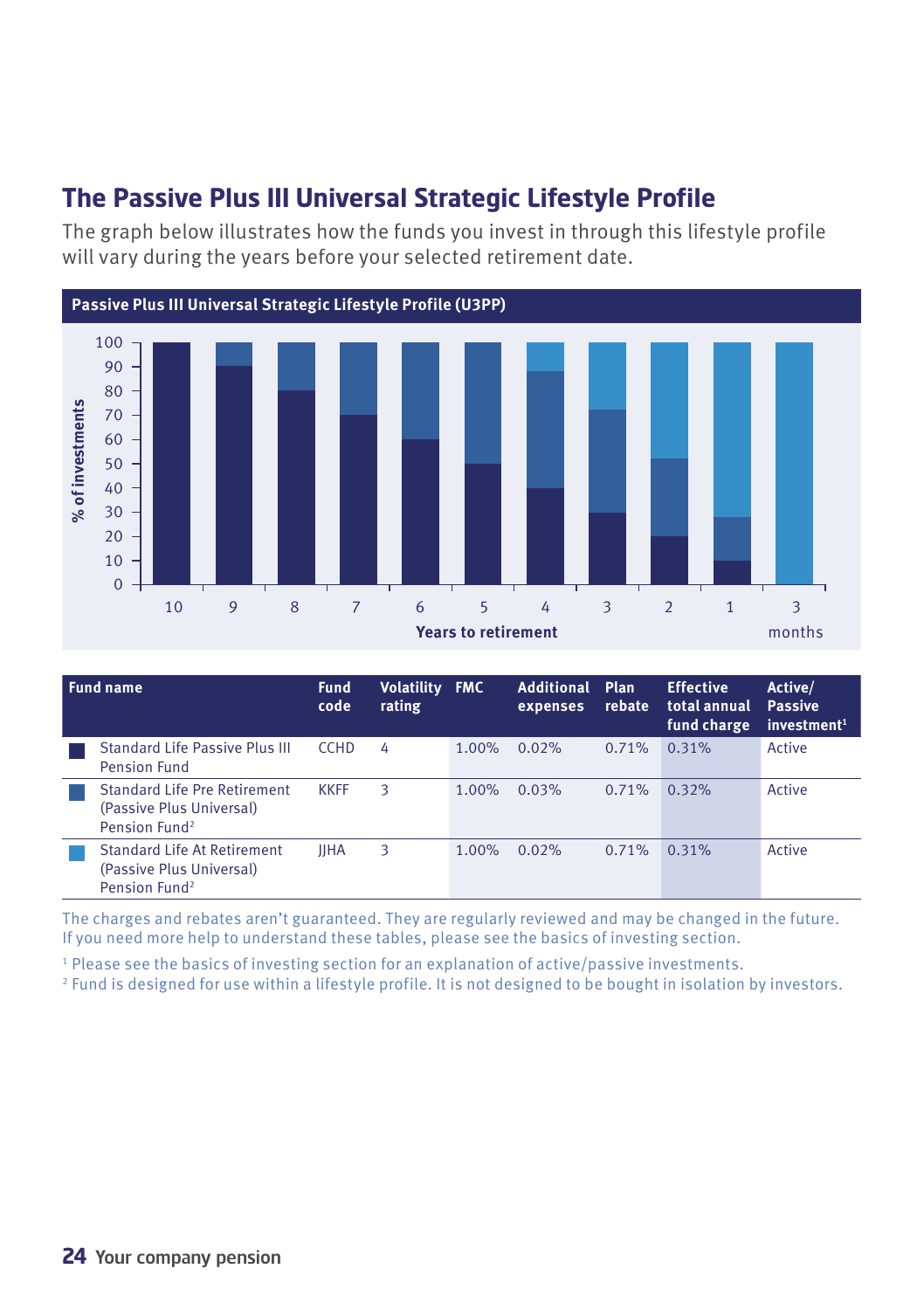## **The Passive Plus V Universal Strategic Lifestyle Profile**

The graph below illustrates how the funds you invest in through this lifestyle profile will vary during the years before your selected retirement date.



| l Fund name |                                                                                              | <b>Fund</b><br>code | Volatility<br>rating | <b>FMC</b> | Additional<br>expenses | Plan<br>rebate | <b>Effective</b><br>total annual<br>fund charge | Active/<br><b>Passive</b><br>inverse |
|-------------|----------------------------------------------------------------------------------------------|---------------------|----------------------|------------|------------------------|----------------|-------------------------------------------------|--------------------------------------|
|             | Standard Life Passive Plus V<br><b>Pension Fund</b>                                          | <b>FFKG</b>         | 6                    | 1.00%      | 0.01%                  | 0.71%          | 0.30%                                           | Active                               |
|             | <b>Standard Life Pre Retirement</b><br>(Passive Plus Universal)<br>Pension Fund <sup>2</sup> | <b>KKFF</b>         | 3                    | 1.00%      | 0.03%                  | 0.71%          | 0.32%                                           | Active                               |
|             | <b>Standard Life At Retirement</b><br>(Passive Plus Universal)<br>Pension Fund <sup>2</sup>  | <b>IIHA</b>         | 3                    | 1.00%      | 0.02%                  | 0.71%          | 0.31%                                           | Active                               |

The charges and rebates aren't guaranteed. They are regularly reviewed and may be changed in the future. If you need more help to understand these tables, please see the basics of investing section.

1 Please see the basics of investing section for an explanation of active/passive investments.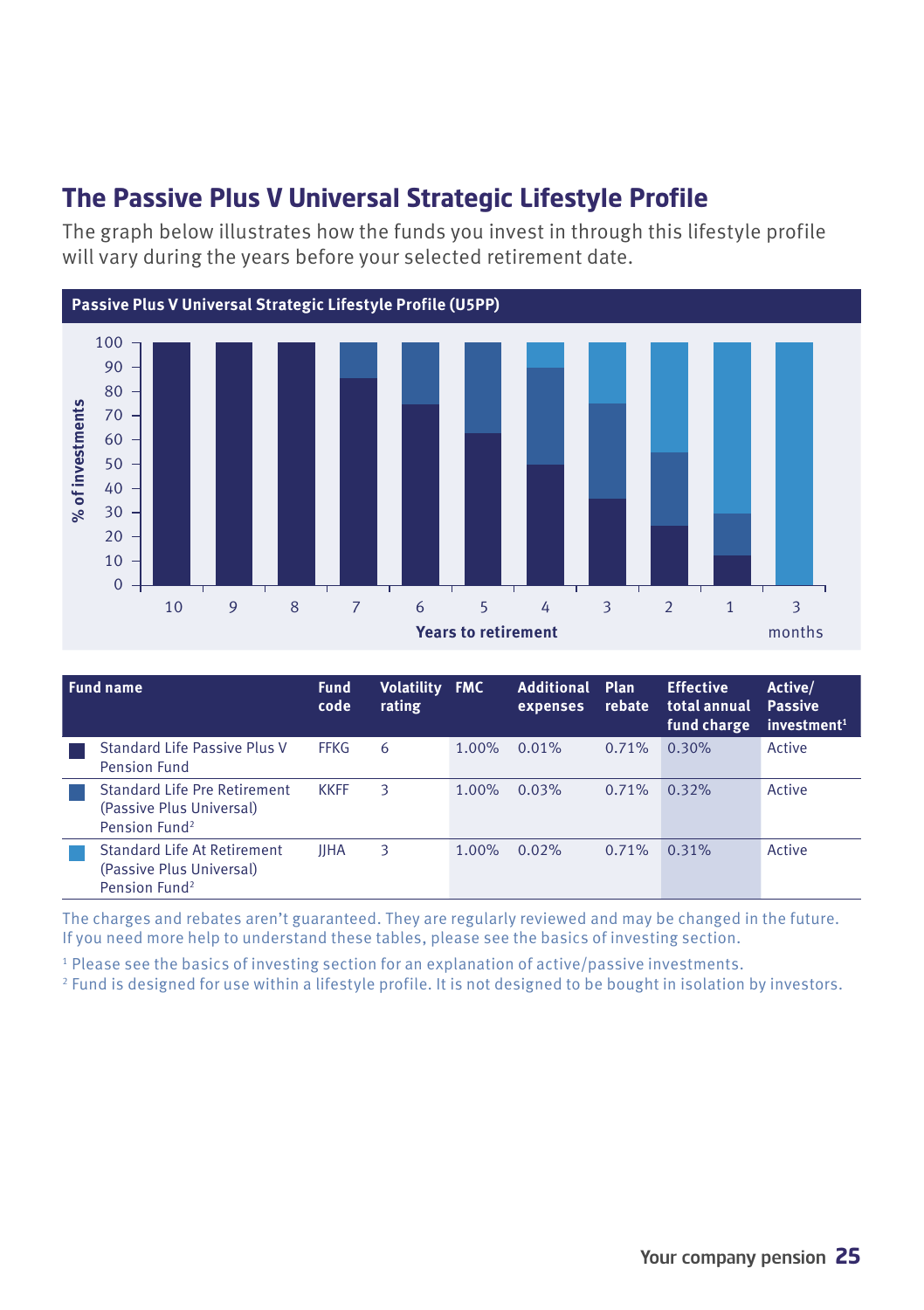## **The Passive Plus IV Annuity Strategic Lifestyle Profile**

The graph below illustrates how the funds you invest in through this lifestyle profile will vary during the years before your selected retirement date.



| <b>Fund name</b>                                                                           | <b>Fund</b><br>code | <b>Volatility</b><br>rating | <b>FMC</b> | Additional<br>expenses | <b>Plan</b><br>rebate | <b>Effective</b><br>total annual<br>fund charge | Active/<br><b>Passive</b><br>investment <sup>1</sup> |
|--------------------------------------------------------------------------------------------|---------------------|-----------------------------|------------|------------------------|-----------------------|-------------------------------------------------|------------------------------------------------------|
| <b>Standard Life Passive Plus IV</b><br><b>Pension Fund</b>                                | <b>IIIA</b>         | 5                           | 1.00%      | 0.03%                  | 0.71%                 | 0.32%                                           | Active                                               |
| <b>Standard Life Pre Retirement</b><br>(Passive Plus Annuity) Pension<br>Fund <sup>2</sup> | <b>IIIP</b>         | 3                           | 1.00%      | 0.03%                  | 0.71%                 | 0.32%                                           | Active                                               |
| <b>Standard Life At Retirement</b><br>(Annuity) Pension Fund <sup>2</sup>                  | <b>NBPI</b>         | 3                           | 1.00%      | 0.01%                  | 0.71%                 | 0.30%                                           | Active                                               |

The charges and rebates aren't guaranteed. They are regularly reviewed and may be changed in the future. If you need more help to understand these tables, please see the basics of investing section.

1 Please see the basics of investing section for an explanation of active/passive investments.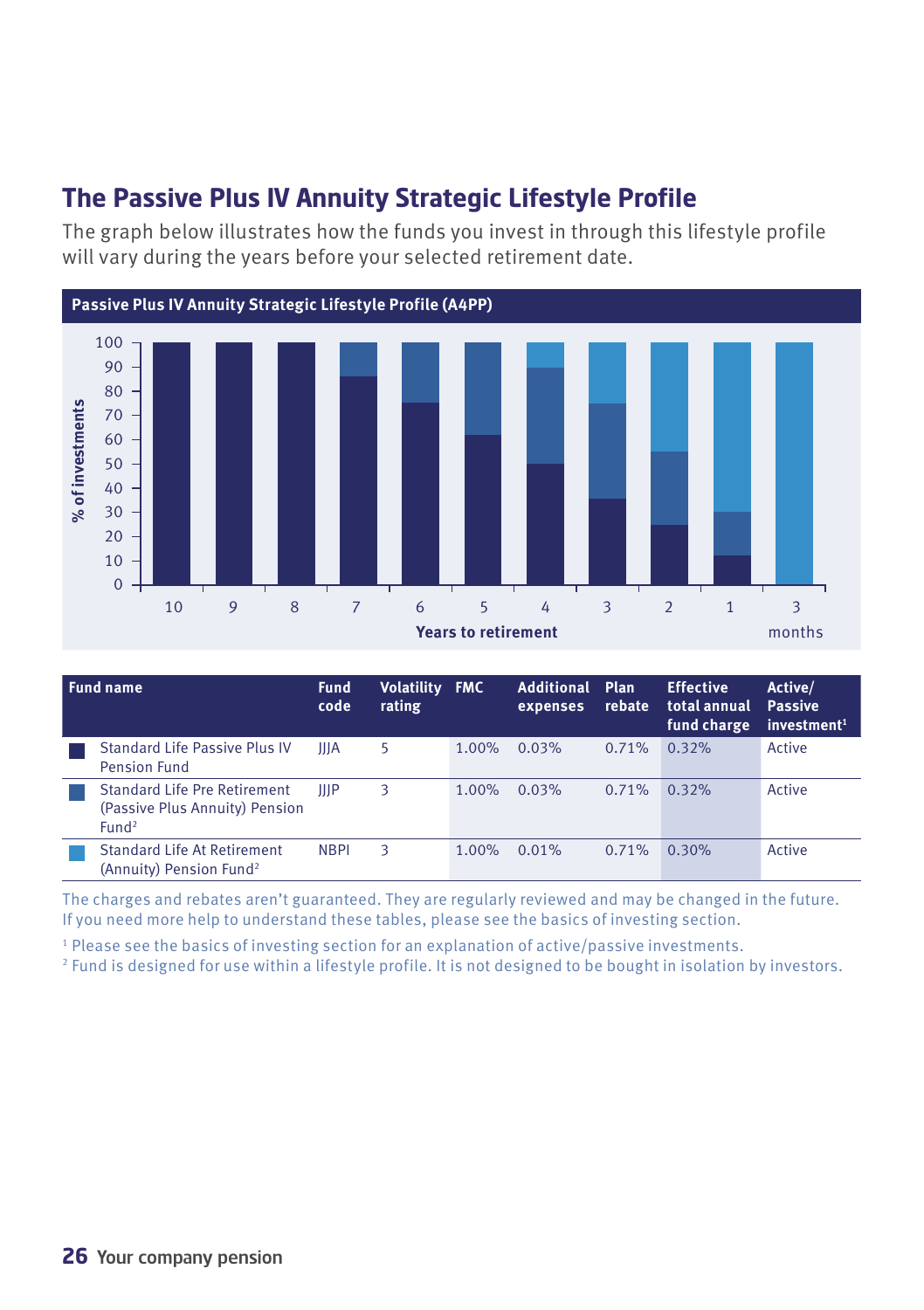## **The Passive Plus IV Lump Sum Strategic Lifestyle Profile**

The graph below illustrates how the funds you invest in through this lifestyle profile will vary during the years before your selected retirement date.



| <b>Fund name</b>                                                                            | <b>Fund</b><br>code | <b>Volatility FMC</b><br>rating |       | Additional<br>expenses | <b>Plan</b><br>rebate | <b>Effective</b><br>total annual<br>fund charge | Active/<br><b>Passive</b><br>inverse |
|---------------------------------------------------------------------------------------------|---------------------|---------------------------------|-------|------------------------|-----------------------|-------------------------------------------------|--------------------------------------|
| <b>Standard Life Passive Plus IV</b><br><b>Pension Fund</b>                                 | <b>IIIA</b>         | 5                               | 1.00% | 0.03%                  | 0.71%                 | 0.32%                                           | Active                               |
| <b>Standard Life Pre Retirement</b><br>(Passive Plus Lump Sum)<br>Pension Fund <sup>2</sup> | <b>BEMA</b>         | 3                               | 1.00% | 0.01%                  | 0.71%                 | 0.30%                                           | Active                               |
| <b>Standard Life At Retirement</b><br>(Passive Plus Lump Sum)<br>Pension Fund <sup>2</sup>  | <b>MADB</b>         | 3                               | 1.00% | 0.01%                  | 0.71%                 | 0.30%                                           | Active                               |

The charges and rebates aren't guaranteed. They are regularly reviewed and may be changed in the future. If you need more help to understand these tables, please see the basics of investing section.

1 Please see the basics of investing section for an explanation of active/passive investments.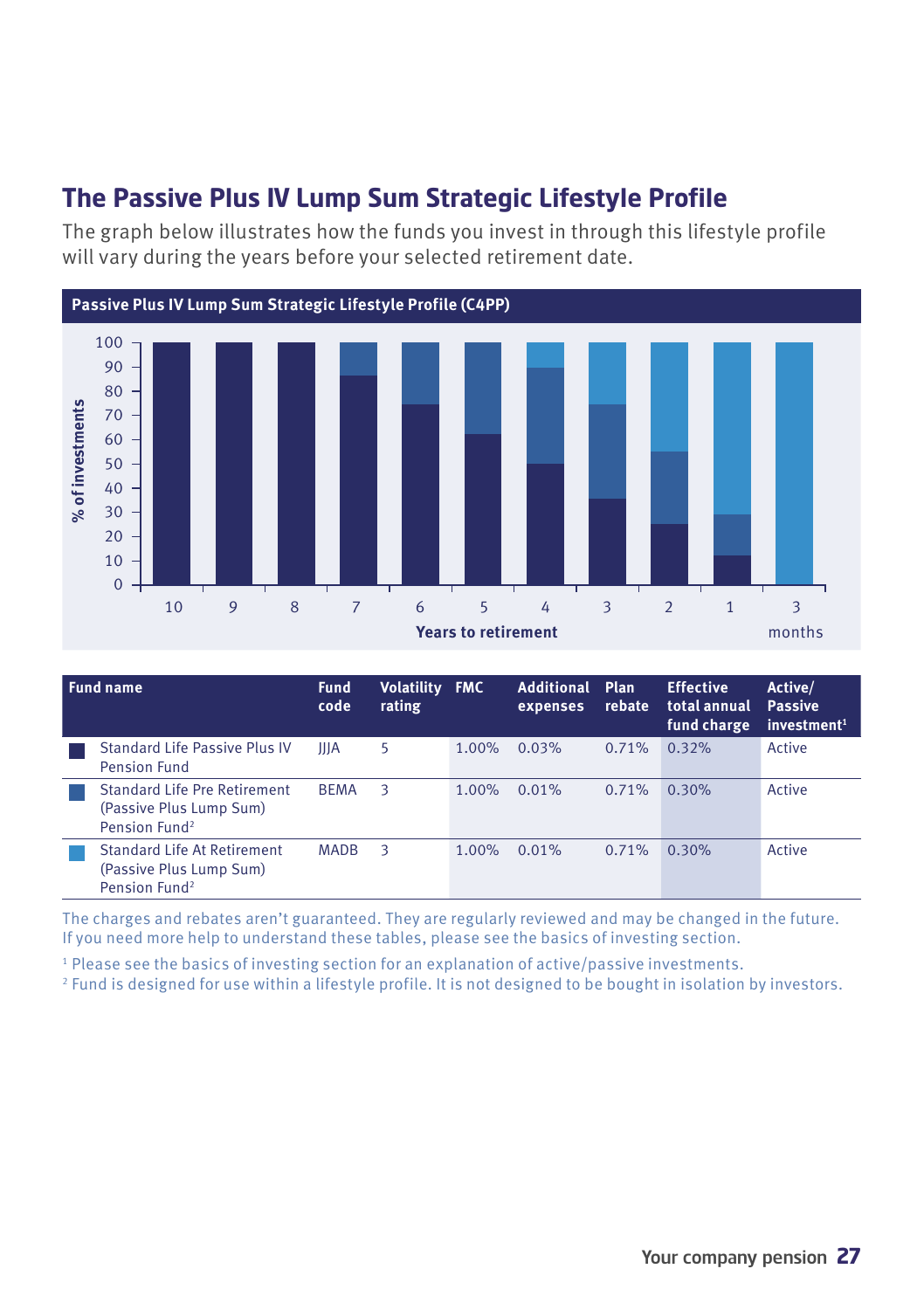## **The Trustee selected investment range of funds**

If there are a large number of funds available then a table will be used to present the information.

| <b>Fund name</b>                                                        | <b>Fund</b><br>code | <b>Volatility</b><br>rating | <b>FMC</b>  | <b>Additional</b><br>expenses | <b>Plan</b><br>rebate | <b>Effective</b><br>total annual<br>fund charge | Active/<br><b>Passive</b><br>investment <sup>1</sup> |
|-------------------------------------------------------------------------|---------------------|-----------------------------|-------------|-------------------------------|-----------------------|-------------------------------------------------|------------------------------------------------------|
| SL BlackRock ACS World<br>ex UK Equity Tracker Pension<br>Fund          | 10                  | 6                           | 1.00%       | 0.01%                         | 0.71%                 | 0.30%                                           | Passive                                              |
| SL Blackrock ACS Continental<br>European Equity Tracker<br>Pension Fund | <b>NF</b>           | 7                           | 1.00% 0.02% |                               | 0.71%                 | 0.31%                                           | Passive                                              |
| SL iShares UK Equity Index<br>Pension Fund                              | IP                  | 5                           | $1.00\%$    | 0.01%                         | 0.71%                 | 0.30%                                           | Passive                                              |
| SL iShares Pacific ex Japan<br>Equity Index Pension Fund                | GGAC                | $\overline{7}$              | 1.00% 0.04% |                               | 0.71%                 | 0.33%                                           | Passive                                              |
| SL iShares Index Linked Gilt<br>Index Pension Fund                      | <b>NB</b>           | 6                           | $1.00\%$    | 0.01%                         | 0.71%                 | 0.30%                                           | Passive                                              |
| SL iShares Corporate Bond<br>Index Pension Fund                         | <b>IIBF</b>         | 3                           | 1.00%       | 0.02%                         | 0.71%                 | 0.31%                                           | Passive                                              |
| SL Vanguard US Equity<br>Pension Fund                                   | GGMI                | 6                           | $1.00\%$    | 0.02%                         | 0.71%                 | 0.31%                                           | Passive                                              |
| SL Schroder Global Emerging<br>Markets Pension Fund                     | 5W                  | $\overline{7}$              | 1.75%       | 0.23%                         | 0.71%                 | 1.27%                                           | Active                                               |
| SL Invesco Global Targeted<br>Returns Pension Fund                      | <b>BEIG</b>         | $\overline{2}$              | 1.82%       | $0.00\%$                      | 0.71%                 | 1.11%                                           | Active                                               |
| <b>Standard Life Money Market</b><br>Pension Fund                       | GS                  | $\mathbf{1}$                | 1.00%       | 0.01%                         | 0.71%                 | 0.30%                                           | Active                                               |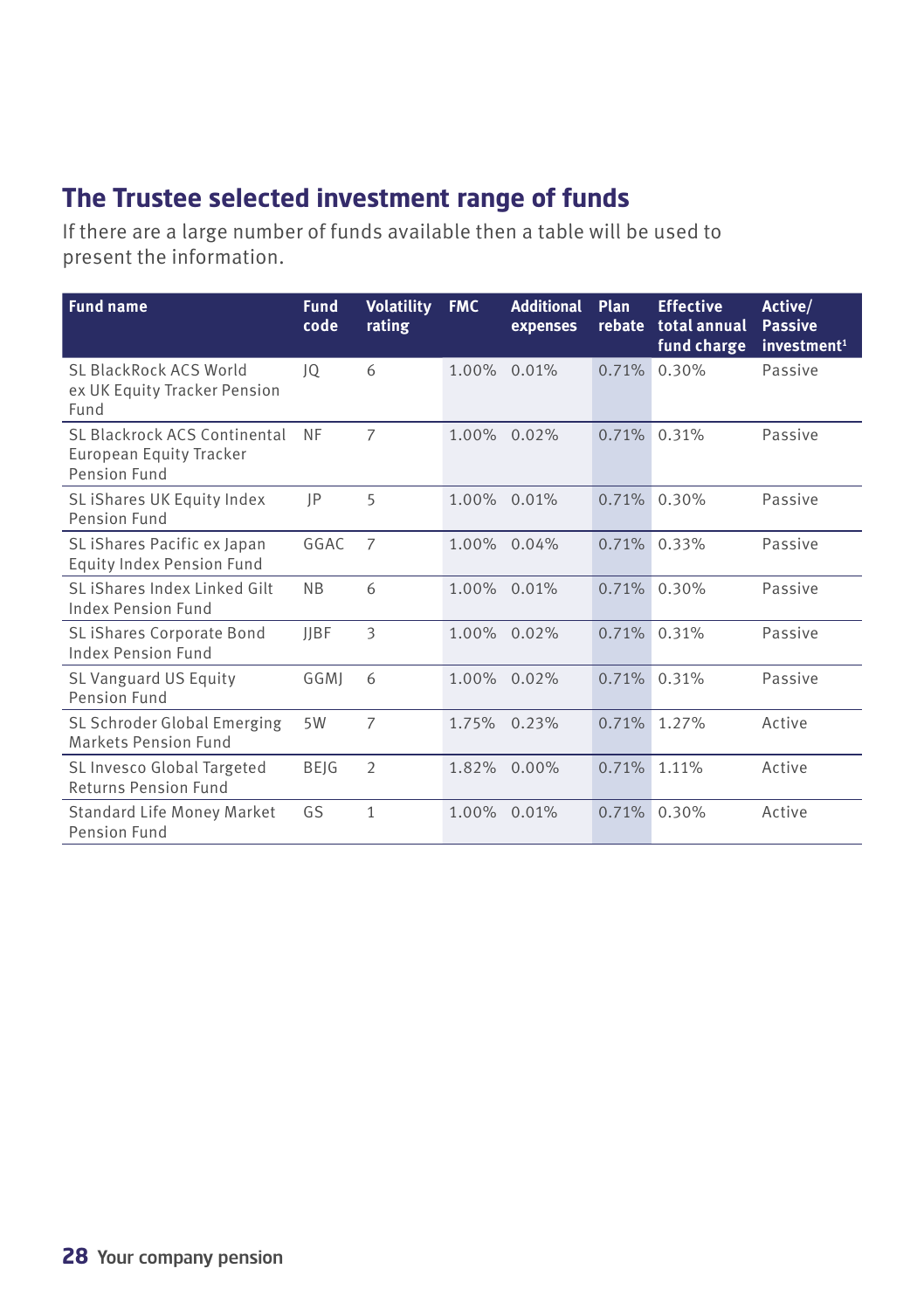| <b>Fund name</b>                                               | <b>Fund</b><br>code | <b>Volatility</b><br>rating | <b>FMC</b> | <b>Additional</b><br>expenses | <b>Plan</b><br>rebate | <b>Effective</b><br>total annual<br>fund charge | Active/<br><b>Passive</b><br>investment <sup>1</sup> |
|----------------------------------------------------------------|---------------------|-----------------------------|------------|-------------------------------|-----------------------|-------------------------------------------------|------------------------------------------------------|
| Standard Life Passive Plus III<br>Pension Fund                 | <b>CCHD</b>         | 4                           | $1.00\%$   | $0.02\%$                      | 0.71%                 | 0.31%                                           | Active                                               |
| Standard Life Passive Plus V<br>Pension Fund                   | FFKG                | 6                           | $1.00\%$   | 0.01%                         | 0.71%                 | 0.30%                                           | Active                                               |
| Standard Life Passive Plus IV<br>Pension Fund                  | <b>IIIA</b>         | 5                           | 1.00%      | 0.03%                         | 0.71%                 | 0.32%                                           | Active                                               |
| SL iShares UK Gilts All<br>Stocks Index Pension Fund           | EEBK                | 4                           | $1.00\%$   | $0.01\%$                      | 0.71%                 | 0.30%                                           | Passive                                              |
| Standard Life Property<br>Pension Fund                         | <b>FM</b>           | $\overline{2}$              | 1.00%      | 0.03%                         | 0.71%                 | 0.32%                                           | Active                                               |
| <b>SLASI UK Smaller Companies</b><br>Pension Fund <sup>2</sup> | KR                  | 6                           | 1.40%      | $0.09\%$                      | 0.71%                 | 0.78%                                           | Active                                               |

<sup>1</sup> Please see the basics of investing section for an explanation of active/passive investments.

2 Fund closed to future accrual.

The charges and rebates aren't guaranteed. They are regularly reviewed and may be changed in the future. If you need more help to understand this table, please see the Basics of investing section.

## Œ

You should be aware of the risks and commitments involved.

All funds are subject to risk and the value of units in funds can go down as well as up and your investment may be worth less than what was paid in.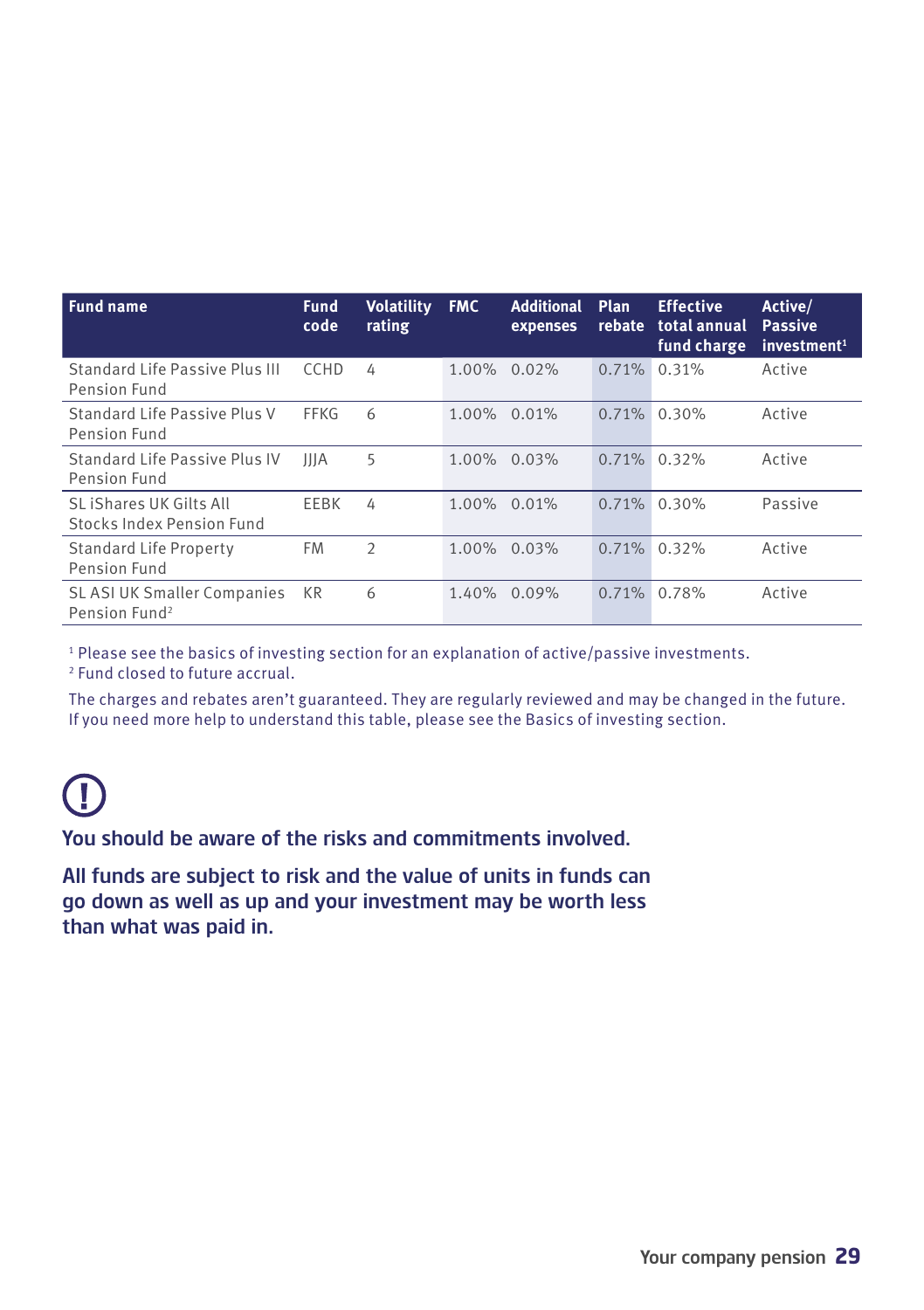## **Step 4 Important information**

Before making your investment choices please make sure you read the basics of investing section and the following information, which includes details of some of the risks you should be aware of.

- The return on each fund depends on the performance of the assets it invests in and the charges on the fund.
- The price of units depends on the value of the fund's assets after charges. This can go down as well as up, and your investment in the fund may be worth less than what was paid in.
- We review volatility ratings regularly and they can change over time.
- Some funds invest in overseas assets. This means that exchange rates and the political and economic situation in other countries can significantly affect the value of these funds.
- The asset mix that each fund invests in is continuously reviewed. It may be changed in line with developments in the relevant markets. Part of each fund may be held in cash and other money market instruments.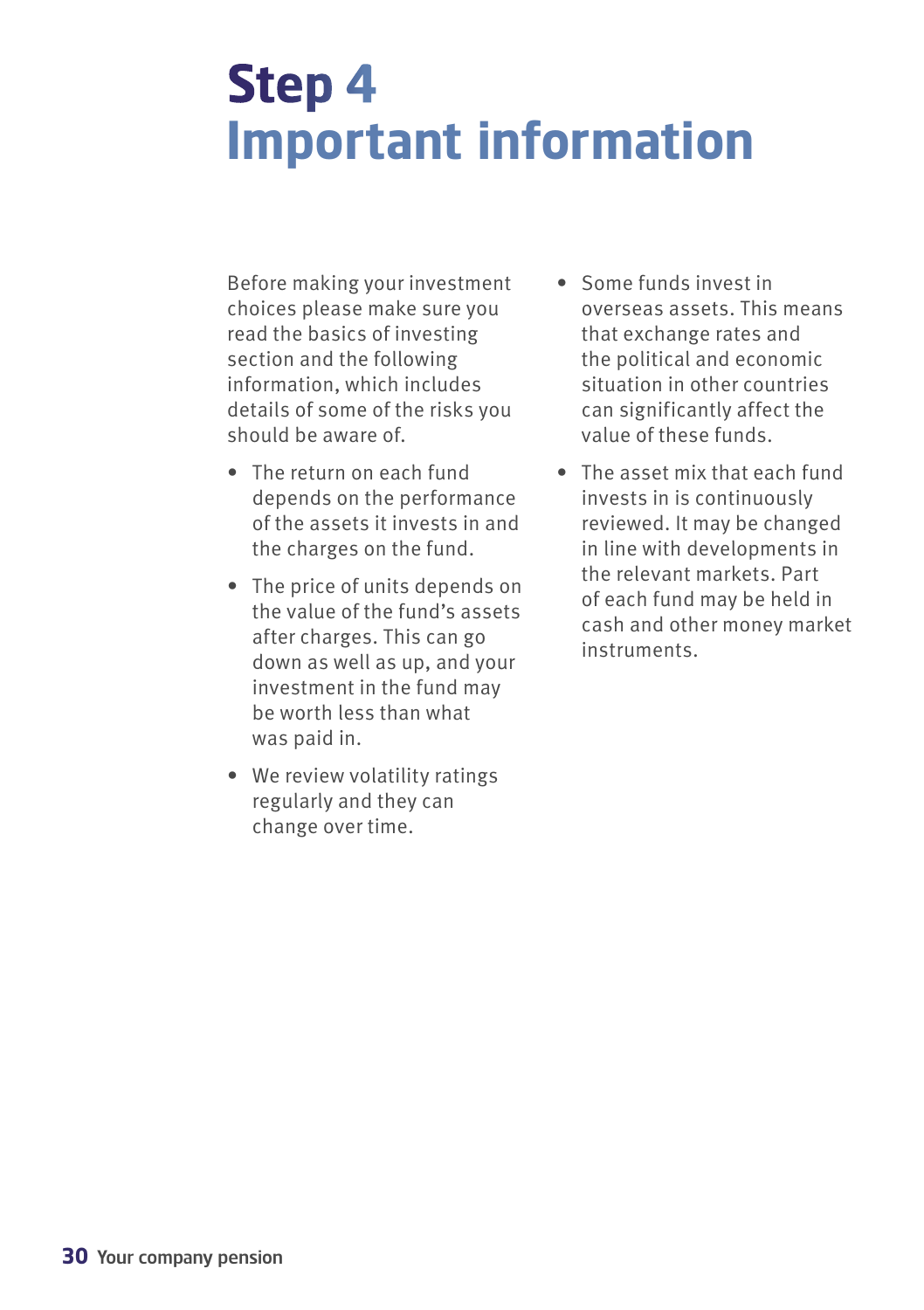• You'll probably be one of many investors in each fund you choose. You can transfer or switch funds but sometimes, in exceptional circumstances, we may have to wait before we can transfer or switch your investments. This is to maintain fairness between those remaining in and those leaving the fund. This delay could be for up to a month.

But for some funds, the delay could be longer:

It may be for up to six months if it's a property based fund because property and land can take longer to sell.

If our fund invests in an external fund, the delay could be longer if the rules of the external fund allow this.

If we have to delay a transfer or switch, we will use the fund prices on the day the transaction takes place – these prices could be very different from the prices on the day you made the request.

• Some funds invest in property. The valuation of property is generally a matter of a valuer's opinion rather than fact.

- You may be able to change the mix of your investments as it suits you. In some situations there may be a delay in carrying out your fund switch requests. For more information please contact the plan Trustee.
- Transaction costs may apply when you switch in and out of funds. These will be taken into account in the price used to calculate the value of the funds on the day you switch and will vary depending on the type of fund. For example, a typical transaction cost for an equity fund is between 0.20% and 1.20% of the price you receive. But for property funds they can be much higher – up to 7% of the price you receive, or even higher in exceptional circumstances. This is because of the additional costs involved in buying and selling property, such as stamp duty.
- Some funds invest in funds managed by external fund managers. In these cases, the description of the fund is provided by the external fund manager so Standard Life can't guarantee that it's accurate.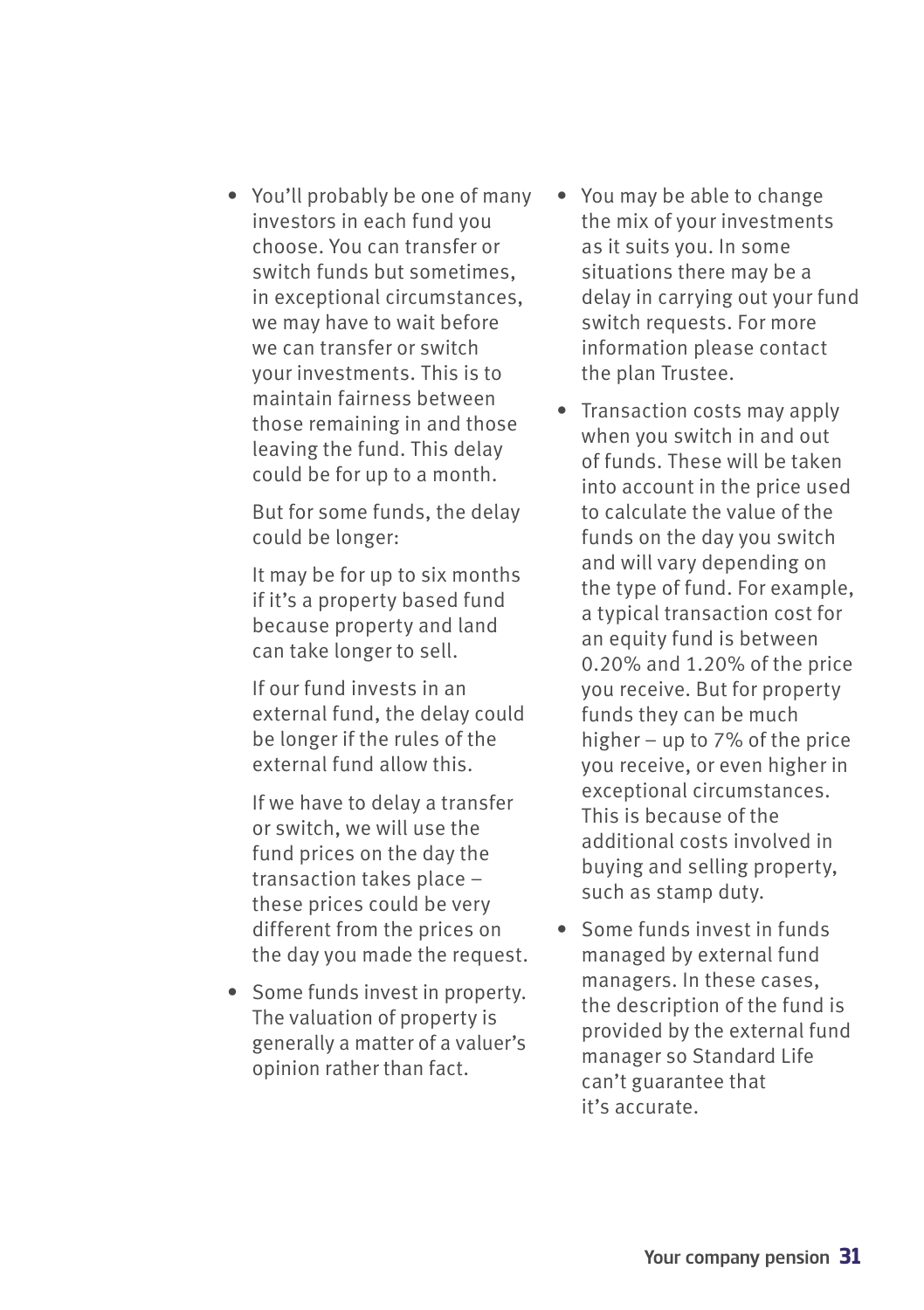External fund managers are in charge of managing their own funds including what they invest in. This means that Standard Life is not responsible for these funds' performance or continued availability.

The investment performance of the Standard Life version of a fund will be different from what you would see if you invested in the underlying fund directly. There can be several differences, due to charges, cash management, tax and the timing of investing.

• Some fund managers may look to get a better return by lending some of the assets to certain financial institutions. This involves some risk and, in certain circumstances, the fund could suffer a loss, for example, if the institution encountered financial difficulties and was unable to return the asset. The fund manager will use some controls to manage this risk, such as obtaining security from the borrower and monitoring their credit rating. • Funds can sometimes use derivatives to improve portfolio management and to help meet investment objectives. A derivative is a financial instrument – its value is derived from the underlying value or movement in other assets, financial commodities, or instruments, like equities, bonds, interest rates, etc.

There is a risk that a counterparty will fail, or partially fail, to meet their contractual obligations under the arrangement. Where a counterparty fails, the fund could suffer a loss. As part of the management of a fund, a number of controls can be used to reduce the impact of this risk, such as holding collateral and monitoring credit ratings.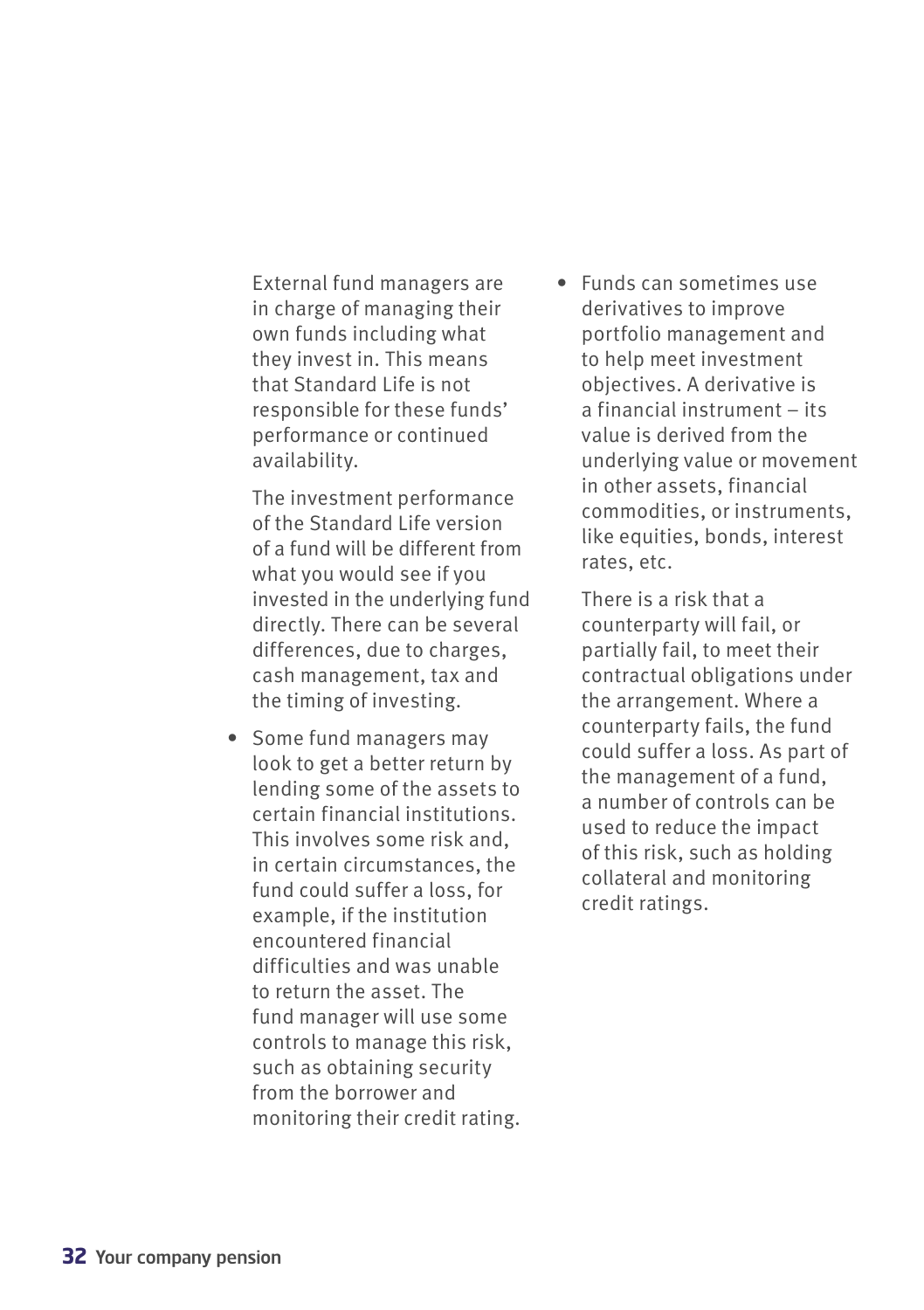Depending on how it is used, a derivative can involve little financial outlay but result in large gains or losses. Standard Life has control over the use of derivatives in its funds, and external fund managers are responsible for their own controls.

- Charges and rebates are not guaranteed and can be altered in the future.
- The information in this guide is correct as at December 2020. We cannot guarantee that all funds will be available when you make an investment.

## **i**

For more information about your company pension plan visit **[https://www.standardlifepensions.com/](https://www.standardlifepensions.com/avonprotection) [avonprotection](https://www.standardlifepensions.com/avonprotection)**, or call us on **0345 60 60 069.** Call charges will vary.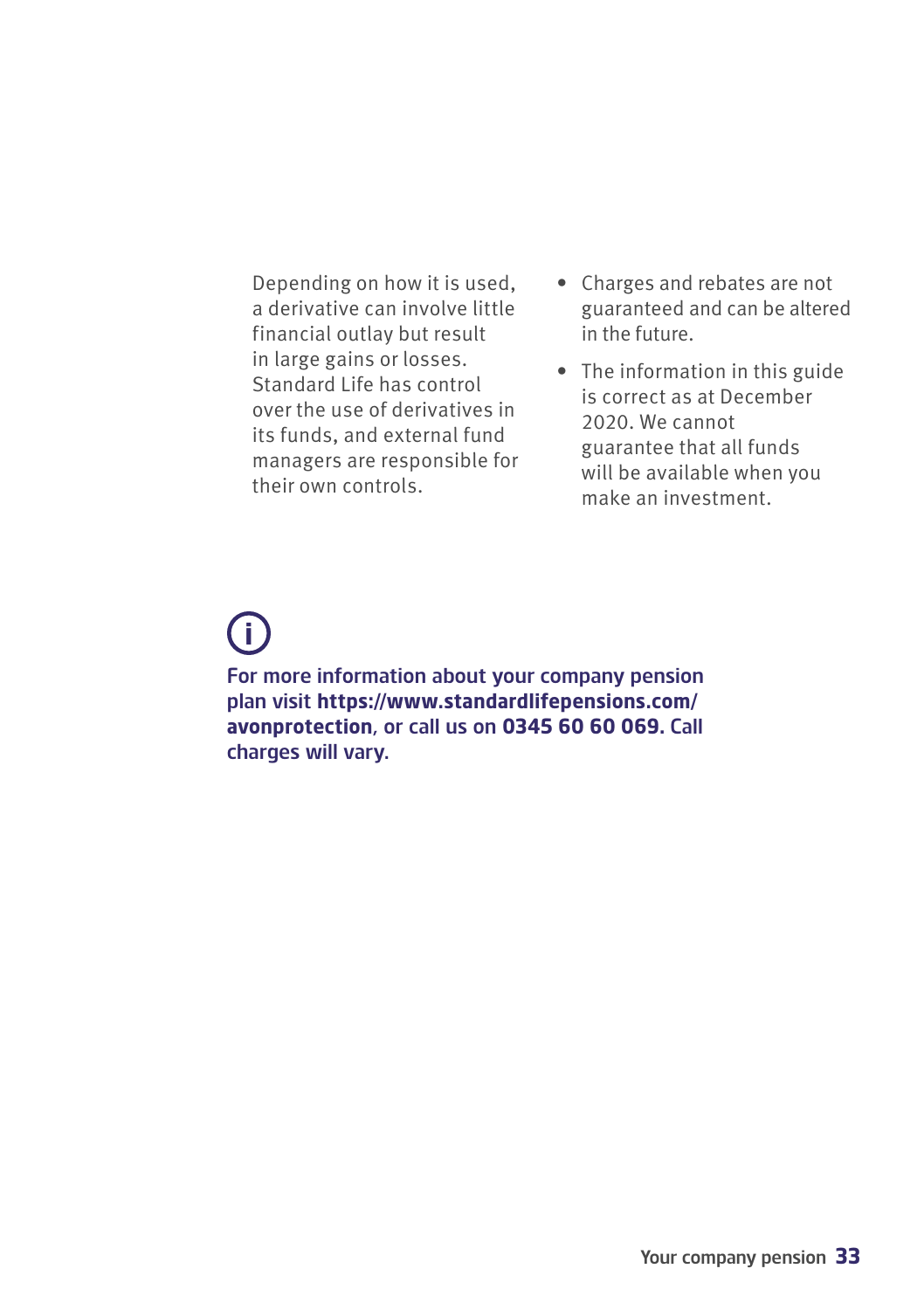## **Step 5 Next steps and other useful information**

## **I'm ready to join, so what happens next?**

| 01 | Decide how much you want to contribute. Remember, you need to<br>contribute at least the minimum amount set out by your employer.                                                                                                                                                                                                                                                                         |
|----|-----------------------------------------------------------------------------------------------------------------------------------------------------------------------------------------------------------------------------------------------------------------------------------------------------------------------------------------------------------------------------------------------------------|
| 02 | Ensure you are happy with your investment choice. If you need<br>more information about the options then call our helpline number<br>below. If you're unsure what to do then you may need to speak to a<br>financial adviser. There's likely to be a cost for this.                                                                                                                                       |
| 03 | If you're eligible to automatically become a member of the company<br>pension plan you don't need to do anything. Even if you're not<br>automatically joined, you still have options around choosing to join<br>the company pension plan, which your employer will tell you about.<br>If you choose to opt out, your employer may be required by law to<br>automatically enrol you again at a later date. |

We recommend you seek appropriate guidance or advice to understand your options at retirement. If you are aged 50 or over, you can get free guidance over the phone or face to face with Pensionwise.

Go to **[www.pensionwise.gov.uk](http://www.pensionwise.gov.uk)** or call 0800 138 3944.



The Money Advice Service (MAS) guide is also available on the Pensionwise site.

**The helpline**

You can contact Standard Life on 0345 60 60 069 8am to 6pm. (Call charges will vary.)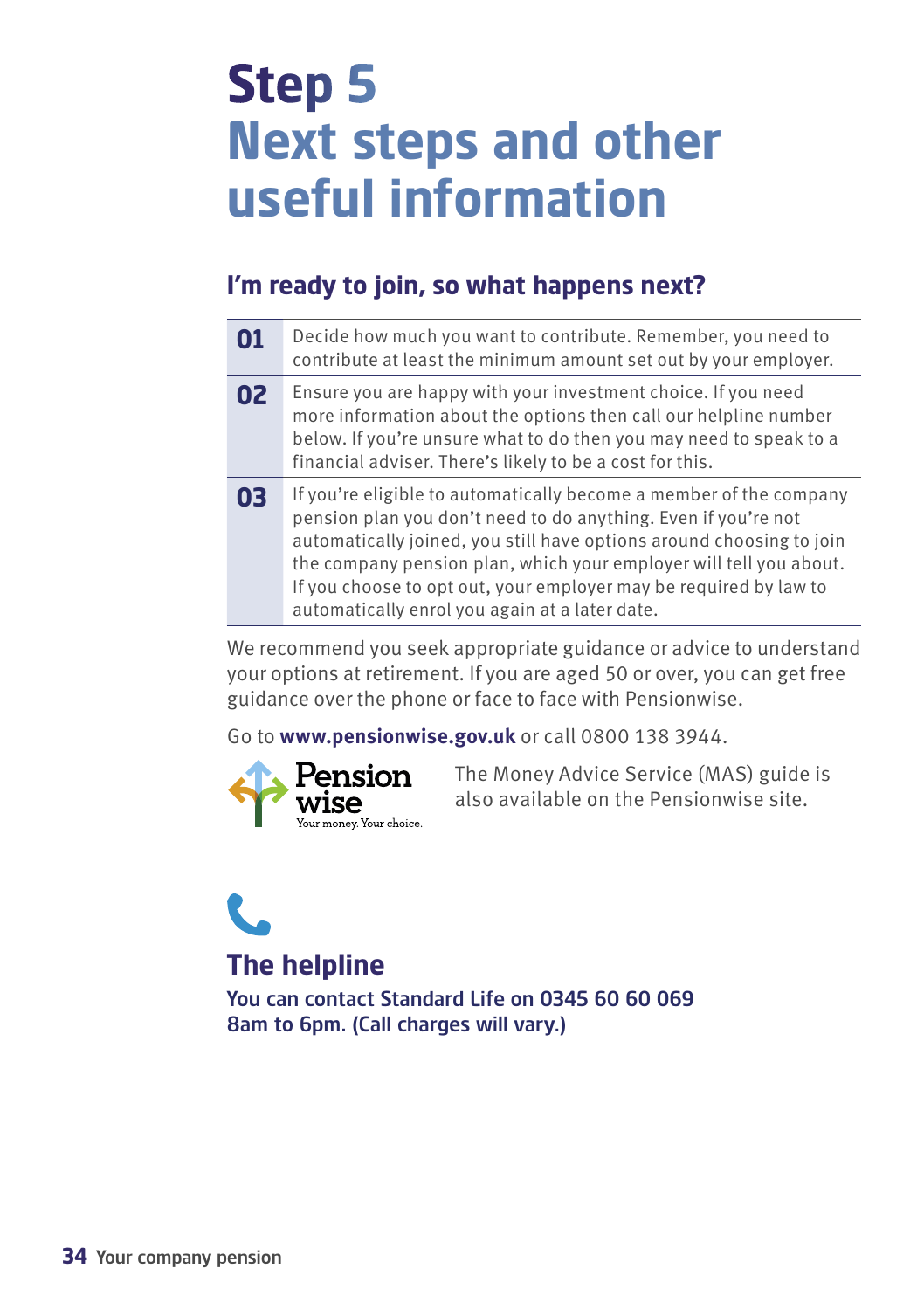### **Can I transfer other pension plans into this one?**

Yes – if you have Trustee consent. You can transfer the cash value of the retirement benefits you have built up under a previous pension plan or other pension policy into the Plan. This is known as a transfer value.

Transferring/consolidating other pensions will not be right for everyone. You need to consider all the facts and decide if it is right for you. There is no guarantee that you will get more as a result of transferring/consolidating. You could be losing money by giving up any valuable guarantees or benefits from your other pension plans. You will need to take advice if you are thinking about transferring a pension plan worth more than £30,000 if it offers any form of income

guarantee (for example, a final salary pension). This is to ensure that you understand how much money you are putting at risk. Please check if this will apply to any pension plan you are thinking of transferring. If you are unsure if it is suitable for you to transfer your pension plan, you may wish to seek advice from a financial adviser. There's likely to be a cost for this.

### **Further reading**

We recommend you read all of the information the Trustee and your employer have given you about this pension plan.

Laws and tax rules may change in the future. The information here is based on our understanding in December 2020. Your own circumstances and where you live in the UK will also have an impact on tax treatment.

## **One last thing to remember…** If you look after your pension plan now it can look after you in later life.